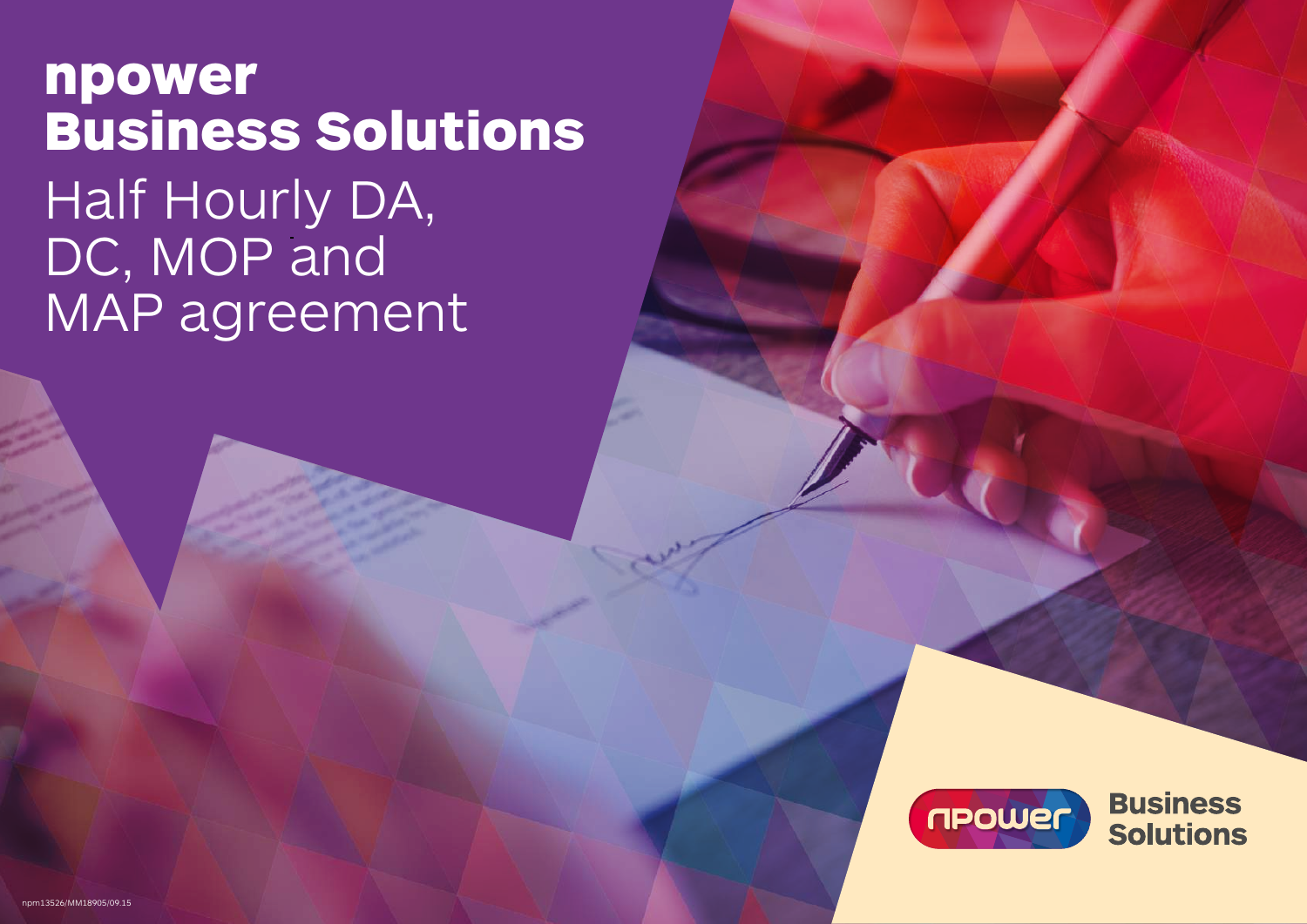<span id="page-1-0"></span>**AGREEMENT for ONLINE SERVICE and HALF-HOURLY DATA AGGREGATION and DATA COLLECTION and METER OPERATION PROVISION and METER ASSET PROVISION**

# **TERMS AND CONDITIONS PART 1**

 **"We"/ "Us"/ "Our"** means the Supplier (as set out in Your Supply Agreement)

**"You"/ "Your"** means the Customer (as set out in Your Supply Agreement)

#### **When does this Agreement Apply**

This Agreement applies where We are Your Energy Supplier and We have Appointed ourselves as Your Metering Agent for one of the following reasons (as allowed in Your Supply Agreement):

- You do not have an agreement in place with any suitable person for the provision of some or all of the Metering Services at the start of Your Supply Agreement (or you did not tell Us that you did)
- We had to de-appoint the person providing Metering Service to You because they were not performing their duties correctly; or
- The agreement You had in place for the provision of some or all of the Metering Services ended before Your Supply Contract ended.

This Contract does not apply:

- To any Meter for which You have entered into a separate agreement with Us or one of our Affiliates for the provision of Metering Services.
- To any Meter for which another person is still appointed to provide Metering Services
- To any NHH Sites under Your Supply Contract.

#### **What makes up this Agreement**

This Agreement consists of this Part 1, together with Part 2 below (the Terms and Conditions *version 3 May 2018* and Part 3.

Part 3 shall be those Meters at the HH Sites set out in Your Supply Agreement for which We have been appointed to provide Metering Services through your Supply Agreement and for which no separate agreement is in place.

#### **Metering Services**

The Metering Services which We will provide to You in accordance with this Agreement will be those for which We are appointed through your Supply Agreement and for which no separate agreement is in place.

### **Start and End Date**

This Agreement will start on the date We are appointed to provide the Metering Service and shall end on the date Your Supply Agreement ends.

# **Your charges and payment**

The Charges You shall pay for each Metering Service We provide to You shall be (with effect from 1 October 2016):

| Metering<br>Service | <b>MOP/MAP Services</b>                                                   | <b>DA Services &amp;</b><br><b>DC Services</b> |
|---------------------|---------------------------------------------------------------------------|------------------------------------------------|
|                     | £900 per annum per<br>MPAN where MPAN is<br>Code of Practice<br>$(COP)$ 3 | £345 per annum<br>per MPAN                     |
|                     | £600 per annum per<br>MPAN where MPAN is<br>Code of Practice<br>$(COP)$ 5 |                                                |
|                     | £300 per annum per<br>MPAN where Meter is<br>Code of Practice<br>(COP) 10 |                                                |

We may invoice You for these Charges annually in advance or on such other frequency as We tell You. Where You are invoiced for these Charges under Your Supply Agreement, You shall pay in accordance with Your Supply Agreement.

We may increase these Charges from time to time. The Charges will apply to You will be those in effect at the relevant time.

You may be able to reduce your Charges if you enter into a written agreement with us for the provision of Metering Services.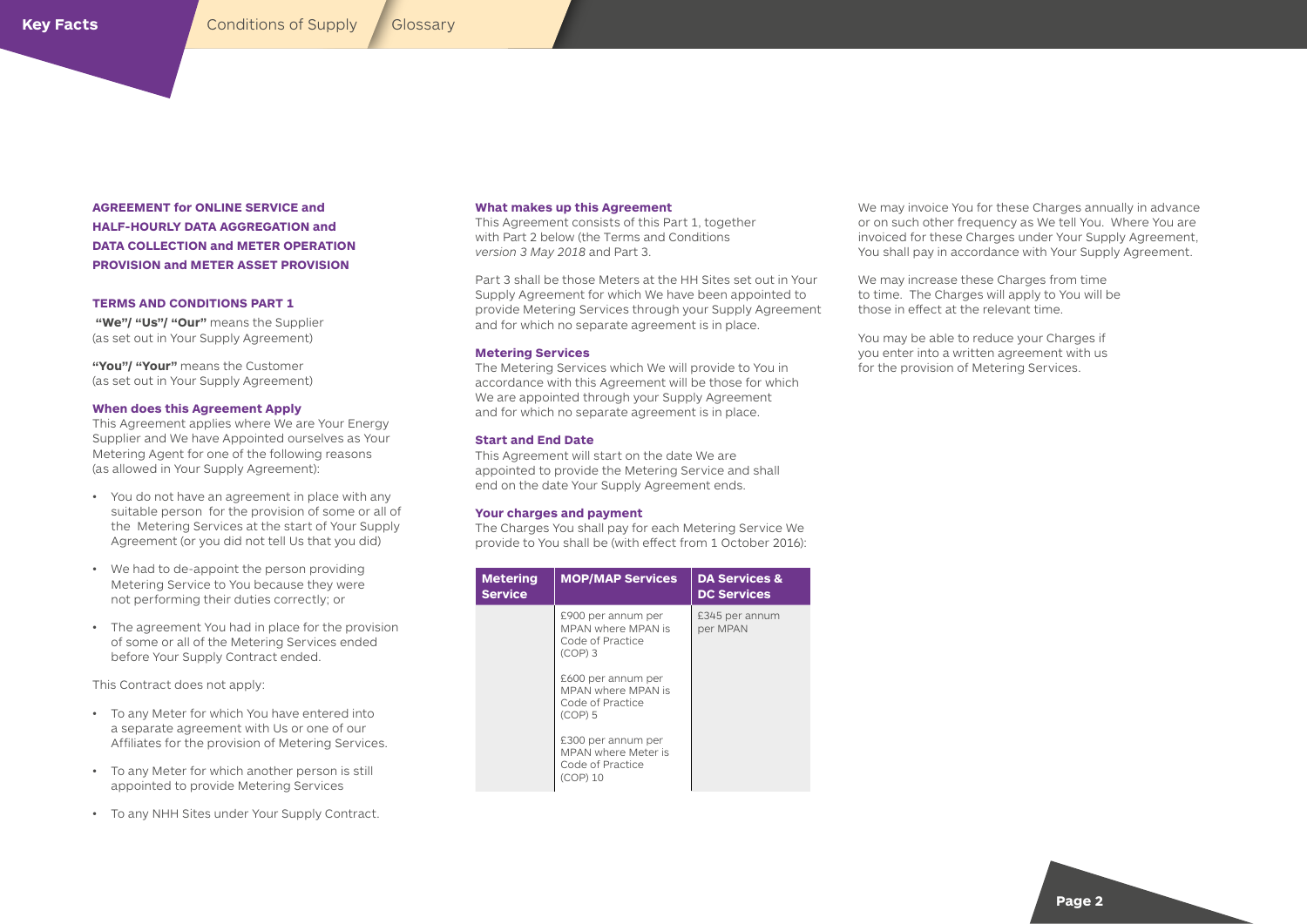# <span id="page-2-0"></span>**TERMS AND CONDITIONS PART 2**

### **1 1. DEFINITIONS AND INTERPRETATION**

1.1. The definitions and rules of interpretation set out in Schedule 4 *(Definitions and Interpretation)* shall apply in this Agreement.

# **2 AGREEMENT FORMATION**

- 2.1 This Agreement consists of:
	- (a) Part 1: a form containing Your details (including the Site and Meter Identifier), the Service Start Date and Minimum Service Term and the Charges payable for each of the Services You wish to take or are deemed to take in accordance with Your Supply Agreement with Us (Part 1). Where no Charge is listed for a Service, You are not taking that Service; and
	- (b) Part 2: these terms and conditions (**Part 2** or **Conditions**); and
	- (c) the schedules to these Conditions (**Schedules**); and
	- (d) where you have more than one Meter or if You are taking more than one Service and there are different Service Start Dates or different Minimum Service Terms, Part 3: a list of Sites, Meters, Metering Points, Meter Identifiers, Services, and Charges (**Part 3**); and
- 2.2. This Agreement sets out the terms and conditions on which We shall provide You with any of the Services of the type and in the frequency as are identified in Part 1 and Part 3. Where there is conflict or inconsistency between Part 3 and Part 1, Part 3 shall apply. Part 3 allows You to vary the Services to be supplied for each Site or Metering Points.

### **3 COMMENCEMENT AND TERM**

- 3.1. Except where Condition 3.6 applies, the term of this Agreement shall begin on the Contract Date and shall continue unless or until this Agreement is terminated in accordance with these Conditions (**Term**). Except where Condition 3.6 applies, this Agreement shall not take effect until We have signed it.
- 3.2. By entering into this Agreement, You agree to take each Service at each Metering Point for at least its Minimum Service Term.
- 3.3. We shall provide each Service at each Metering Point for its relevant Service Period.
- 3.4. Each Service Period starts on the Service Start Date(s) and ends on the earliest date on which You either Cancel that Service or terminate this Agreement, in each case in accordance with these Conditions.
- 3.5. Without affecting clause 3.2, on or before the expiry of the Minimum Service Term, We may seek to enter into a further contract with You (which replaces this Agreement) or We may seek to agree to amend this Agreement so as to apply a new Minimum Service Term.
- 3.6. If We are Your Energy Supplier and either (i) You have not signed an agreement with Us or entered into an agreement with a third party for the provision of each of the services envisaged by Schedule 1 and Schedule 2 or (ii) We have De-appointed a third party providing one or more of those services envisaged in Schedules 1 and Schedule 2 in accordance with Your Supply Agreement; then under the terms of Your Supply Agreement, this Agreement shall start in relation to those services (which become Services under this Agreement) on the date determined by the relevant provision of Your Supply Agreement (which then becomes the Contract Date and Service Start Date under this Agreement) and shall continue until Your Supply Agreement ends unless or until this Agreement is terminated in accordance with these Conditions.

### **4 BEFORE WE CAN SUPPLY THE SERVICE**

- 4.1. Before We are obliged to provide You with any Services under this Agreement, You must:-
	- (a) own or be a tenant of each Site and have necessary authority and capacity to grant Us Access to all Meters or Equipment or Metering Systems so that We can supply the Services; and
	- (b) make sure that where You are not the owner of the Third Party Meter or Equipment or Metering Systems, You procure consent for Us to provide Services in relation to them (including but not limited to repairing or replacing them) and You will indemnify Us for any claims made against Us by the owner of them; and
	- (c) make sure that You have entered into all Industry Agreements and procured that Your Energy Supplier has made all Appointments that are relevant to each Site, Metering Point and Meter Identifier and make sure that that they are all in full force and effect and that You are complying with them in all respects; and
	- (d) make sure the Site(s) is/are Connected; and
	- (e) make sure or procure that all Third Party Meters and any parts of Your Metering System and Equipment that are not installed or maintained by Us are certified (if required), installed and maintained by Accredited Personnel and fully compliant with all relevant Industry Agreements and Law to the extent Your Energy consumption and Site require and that each meter has a Meter Identifier;
	- (f) provide suitable credit references if We ask You to; and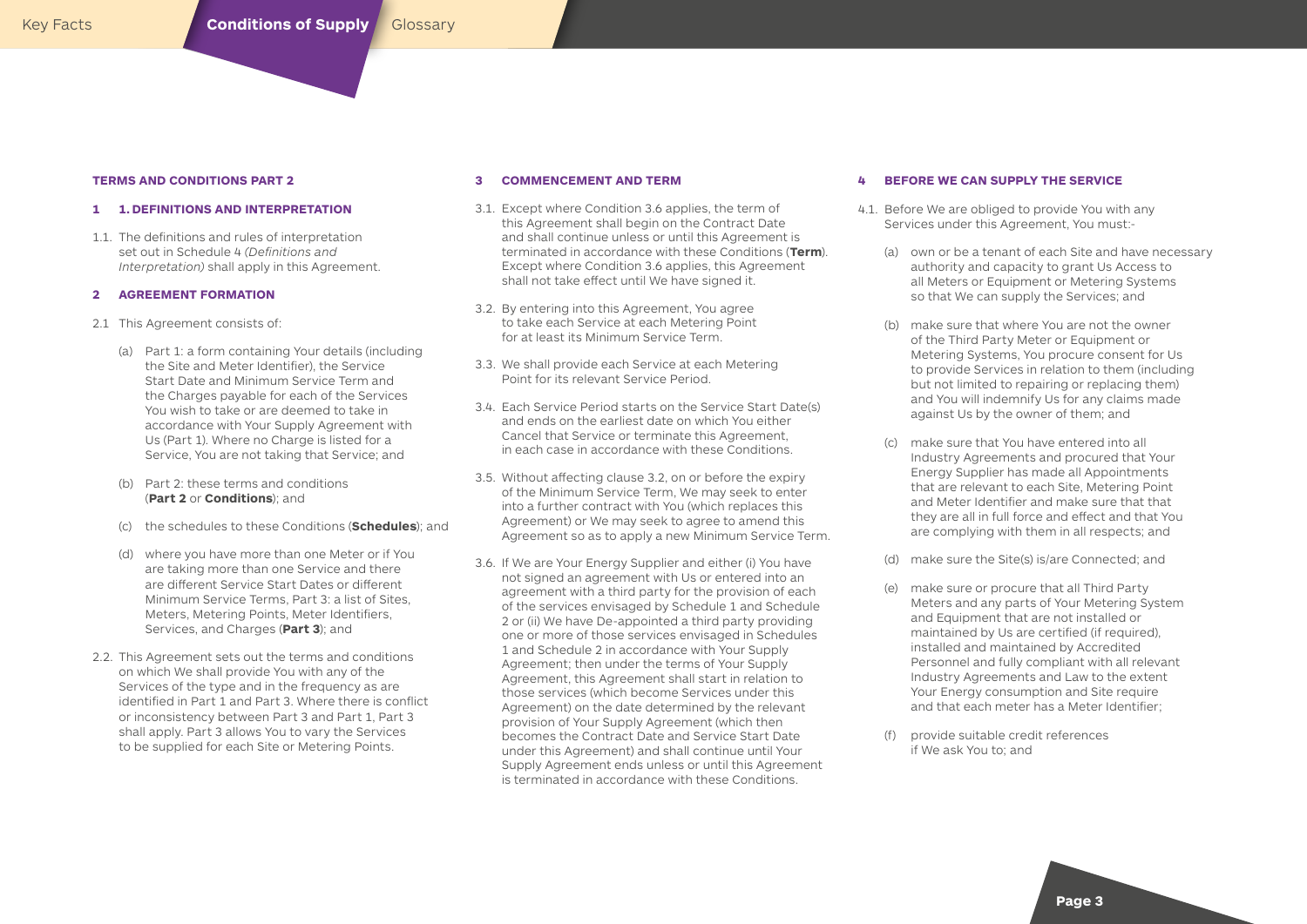- (g) provide Us with complete and accurate information (including technical details) and complete any actions that We request in advance in each case for: Your Site, Metering System, Meters (including all Meter Identifiers), Third Party Meters, Telecommunications, Energy supply, Energy Supplier (where We are not Your Energy Supplier), Appointed Agents for Agent Services (where We are not the Appointed Agent), consumption at Your Site and Your Connection; and
- (h) provide Us with details of any dispute relating to Your Metering System or Your Energy supply; and
- (i) make sure that You and Your Equipment comply with Minimum IT Requirements,

together or severally, Your pre-conditions of Service supply (**Your Pre-Condition(s)**).

- 4.2. Before We are obliged to provide You with any Services under this Agreement, We must be able to support each part of the Metering System and the Services through Our existing telecommunications and billing systems and not be obliged to make any changes to them (**Our Pre-Condition(s)**).
- 4.3. You must continue to comply with Your Pre-Conditions during the Term as if they were set out in Condition 7 (*Your Obligations*) below.

If at any time either You do not or You suspend or You cease to carry out or comply with any of Your Pre-Conditions or We cannot satisfy Our Pre-Condition then in each case:-

- (a) Condition 8 (*Failure to Comply*) shall apply; and/or
- (b) We may invoice You for and You shall pay to us a sum equivalent to the Charges for the Services that We are unable to commence; and/or
- (c) We may consider that You are in material breach of this Agreement and Condition 15 (*Termination for Fault*) shall apply.
- 4.4. We may but We shall not be obliged to start the supply of the Services before satisfaction of any of Your Pre-Conditions or Our Pre-Conditions. Where We do this:-
	- (a) You shall still be obliged to comply with all of Your Pre-Conditions; and
	- (b) We shall still expect Our Pre-Conditions to be capable of satisfaction; and
	- (c) We shall retain all Our rights and/ or remedies in respect of Your Pre-Conditions or Our Pre-Conditions,

in each case unless We give to You a waiver in writing and We may invoice You for and You shall pay the Charges for the Services that We commence.

# **5 THIRD PARTY METERS**

- 5.1. Where You require Agent Services to be provided to Third Party Meters You shall:-
	- (a) procure Our Appointment as the Appointed Agent for each Agent Service for each Third Party Meter; and/or
	- (b) procure that We have all relevant details that We need so that We can perform the Agent Services, including re-programming the Meter and the retrieval of Data.
- 5.2. Where a Third Party Meter does not have a current or valid commissioning certificate, We may visit the Site to commission the Third Party Meter as Additional Services for an Additional Charge.
- 5.3. We shall not be obliged to supply Services for Third Party Meters where Our Telecommunications or billing or other systems cannot accommodate the Third Party Meter, its Telecommunications or Metering System.
- 5.4. We are not required to acquire title to any Third Party Meter or to be liable in any way including for payment

of any charges from Your previous Appointed Agent.

- 5.5. We shall not be liable for any loss, damage, cost or expense howsoever incurred by You or any third party as a result of:-
	- (a) the installation, set-up, programming, commissioning or use of the Third Party Meter; or
	- (b) any act or omission of any prior Appointed Agent or of any third party who has had access to the Third Party Meter at any time.
- 5.6. You shall indemnify Us for costs, loss or any claims relating to either:-
	- (a) any time prior to Our Appointment as Appointed Agent for the Third Party Meter; and/or
	- (b) any claim against Us from the owner of the meter (where a Party is not the owner) in relation to any Services We supply.
	- (e) of any reserve or demand side management arrangements that it has in place (whether with the Supplier or any third party); and
	- (f) of any proposed or actual energy efficiency measures.

# **6 OUR OBLIGATIONS**

- 6.1 We are Accredited and hold any necessary qualifications, authorisations or consents that We require to perform the Service(s).
- 6.2. We shall provide the Services in accordance with Good Industry Practice and with the relevant requirements of the Industry Agreements, to the extent permitted by Law, in place of all implied terms, conditions, warranties and guarantees.
- 6.3. All Services shall be carried out during Working Hours on Business Days.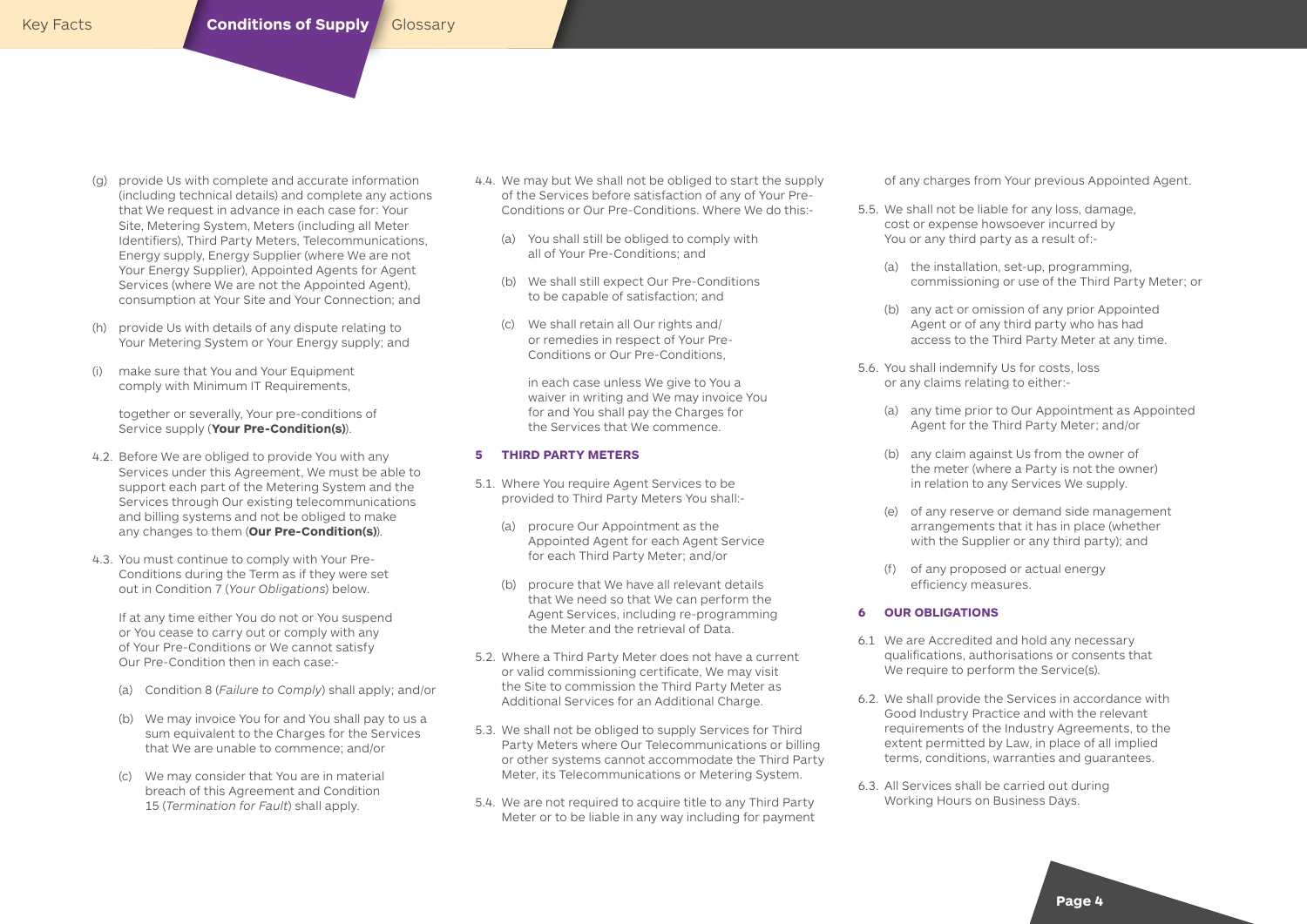- 6.4. We shall deliver the Services from the relevant Service Start Date.
- 6.5. We shall use reasonable endeavours to keep to any times and dates that are set out in this Agreement including Service Start Dates but these times and dates are approximate estimates only and We shall not be liable for failure to comply with them.

# **7 OUR OBLIGATIONS**

- 7.1 In addition to Your Pre-Conditions, You shall at all times during the Term at Your cost:-
	- (a) continue to comply with Your Pre-Conditions as though in each case they were set out in full in this Condition 7.1 as continuing obligations;
	- (b) comply with the terms of Your Supply Agreement for any Connection Conditions;
	- (c) provide (or procure that all third parties provide) all reasonable assistance to enable Us to perform the Services;
	- (d) provide details of any change in tenant or ownership of the Site or any change in Your authority to allow Us Access to Your Site in writing as soon as is practicable;
	- (e) ensure that no part of the Site to which the Services relate are domestic premises (as defined Industry Agreements) and You shall also indemnify Us and pay to us as a debt any fines, losses or penalties We suffer if We are found to be in breach of Our Supply Licence or any Industry Agreement because You act in breach of this obligation;
	- (f) be responsible (at Your own cost) for preparing and maintaining each of Your Sites and Metering Points so that We are able to provide the Services throughout the Term;
	- (g) provide Us with (or procure that a third party provides Us with) Access to Your Site, Metering System, the Meters, the Metering Points, Equipment and Telecommunications in each

case on such notice as is reasonable in all the circumstances and to the extent relevant and required for each Service and/or as required by Law or under any Industry Agreement;

- (h) obtain and maintain all necessary property rights and all other third party consents required by Law and/or by Industry Agreements in each case to procure Us Access and/or to enable Us to provide the Services at each Site;
- (i) tell Us in writing as soon as You can of any change in Your Metering System or in change in any information that You have given Us or if there is any error or omission;
- (j) not interfere with any part of the Meter in any way;
- (k) give Us or procure that We are given consent and/or authorisation and access to Your Data and the ability to retrieve Data collected and aggregated from Your Metering System; and
- (l) secure Data flow to the Online Service (including where We are not Your Appointed Agent for an Agent Service).
- 7.2. With effect from the Contract Date You shall Appoint and/or procure that We are and remain the Appointed Agent for all Agent Services selected in Part 1 and Part 3 for all Metering Points at all Sites.
- 7.3. If for any reason either We are not the Appointed Agent with effect from each Service Start Date or We are De-appointed at any time during a Service Period then in each case:-
	- (a) Your Service Period for those Agent Services does not start or where it has already started, We may suspend it; and
	- (b) Condition 8 (*Failure to Comply*) shall apply.

# **8 FAILURE TO COMPLY**

- 8.1 Where We believe (acting reasonably):-
	- (a) You fail or cease to comply with any of Your obligations under or any requirement of this Agreement including without limitation Your Pre-Conditions; or
	- (b) Your (or Your Personnel's) act or omission or the act or omission of any third party prevents or impedes Our ability to provide a Service; and/or
	- (c) a sum due and payable to Us under this Agreement is in arrears for more than fourteen (14) days after the Payment Due Date; and/or
	- (d) You fail to secure Data flow to the Online Service (including where We are not Your Appointed Agent for an Agent Service),

it shall in each case be a failure to comply (**Failure to Comply**).

- 8.2. Where there has been a Failure to Comply, We:
	- (a) have no obligation to provide You with the affected Services or to perform identified Additional Services; and/or
	- (b) may suspend or cease to carry out the Services impacted by Your failure (and any other Services dependent on them) until such time as You have remedied the circumstances giving rise to the suspension and complied with Your obligation(s) and any other requirements We may reasonable require; and/or
	- (c) may request that You procure Us the relevant Access, consent, appointment and authorisation where relevant; and/or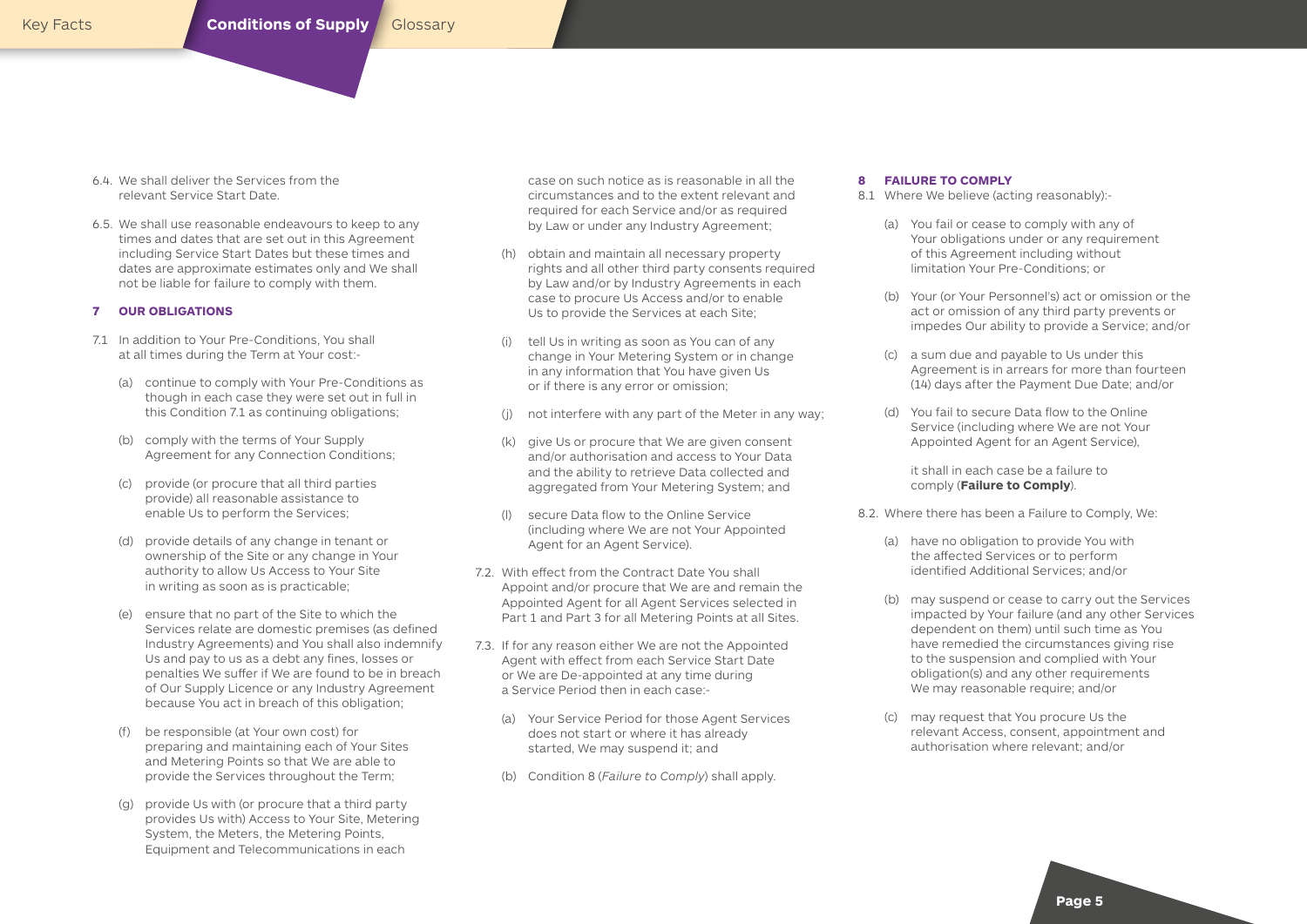- (d) may request that You supply, repair and/or replace all or part of the Metering System; and/or if You fail to do so, where We can and/or if You request Us to do so, We may carry out the supply, repair or replacement required in each case as additional services (Additional Services), at an Additional Charge to Our reasonable satisfaction; and/or
	- (e) may continue to charge for the Services that We suspend or cease; and/or
	- (f) may recover as a debt (and charge as Additional Charges) the costs, losses and expenses (including any costs and expenses We incur for our Personnel and any other person) We incur.
- 8.3. You will indemnify Us for all losses, claims and expenses We incur because of a breach by You of this Agreement or any Failure to Comply or by reason of any wrongful act or omission by You, Your Personnel and/or Your Group Companies.
- 8.4. Where there has been a Failure to Comply and:-
	- (a) You fail to remedy a failure or a delay and/or fail to comply with the requirements We ask for in relation to them within a reasonable period of time; and/or
	- (b) You fail to agree or to pay the Additional Charges; and/or
	- (c) You prevent Us from carrying out the Additional Services We tell You are required or that You request; and/or
	- (d) We have cause to be delayed or to cease or suspend Our supply of Services to You on multiple occasions and/or to the extent that We are substantially unable to perform any Service or any other obligation under this Agreement,

then in each case, in addition to any other rights and remedies We have that are specified elsewhere in this Agreement, We may invoice You for and You shall be obliged to pay the Charges for any Services that We are unable to commence

or continue; and We may consider that You are in material breach of this Agreement and Condition 15 (*Termination for Fault*) shall apply.

# **9 CHANGES AND/OR ADDITONAL SERVICES (INCLUDING ADDING METERS)**

- 9.1 Subject to Condition 10 (*Cancellation (including removing Meters*), if You wish Us to provide the Services to additional Meters or Metering Points or to change any Services and/or purchase additional meters or additional or upgraded Services for Your Metering System, in each case additional services (**Additional Services**), then You and We shall either agree a written amendment to this Agreement or enter into an additional contract for such Additional Services.
- 9.2. Where You request Additional Services, We may send to You an amended Part 3 to include such Additional Services, whereupon this Agreement shall be considered as having been amended in writing with Your and Our agreement for the purpose of satisfying Condition 27.8.
- 9.3. Where any such change is made part way through any month We may invoice You for and You shall pay Charges for a whole month.

# **10 CANCELLATION (INCLUDING REMOVING METERS)**

10.1 If You wish to Cancel any Service (including if You wish to Cancel a Service to some but not all of the Meters or Metering Points or Sites) either before its Service Start Date; or on or before the expiry of its Minimum Service Term; or at any time after the expiry of the Minimum Service Term then in each case You shall give Us at least three (3) months written notice of the Services that You wish to Cancel and at which Sites and Metering Points and in each case, Clause 17 (*Consequences of Cancellation and/or Termination*) shall apply.

# **11 CHARGES AND INVOICING**

- 111.1. We may issue an invoice for the Charges in the sums and at the frequency as set out in Part 1 or Part 3 and where otherwise You are liable to pay them under this Agreement.
- 11.2. We shall invoice You on a Site aggregated basis (unless otherwise agreed in writing).
- 11.3. If We are Your Energy Supplier, We may agree with You to include the Charges and/or Additional Charges in Your Energy supply invoice and if so invoiced, You shall pay such Charges according to the payment terms relevant to your Energy supply invoice (**Payment Due Date**).
- 11.4. If We are not your Energy Supplier and/or We have issued a separate invoice, You will pay those sums invoiced within fourteen (14) days of the date of the invoice (**Payment Due Date**).
- 11.5. All amounts payable are exclusive of VAT. If We deem VAT is payable, You shall pay it.
- 11.6. If there is a genuine dispute over any part of an invoice, You may withhold payment of that part of the invoice which is disputed (except if You are paying by direct debit). When the dispute is resolved, You must pay any outstanding balance within five days together with simple interest calculated at the prevailing base rate of the Bank of England, which will accrue from the Payment Due Date for the invoice which was disputed. You may not withhold payment of any part of an invoice that is not disputed or if the invoice is payable by direct debit.
- 11.7. We shall charge interest on Your overdue invoices at the rate of 6% above the base rate from time to time of the Bank of England. Interest shall accrue daily from the relevant Payment Due Date to the date of payment (as well after as before judgement) and shall be compounded on a monthly basis. We will not pay any interest on any sums incorrectly transferred or amounts returned following the resolution of a dispute.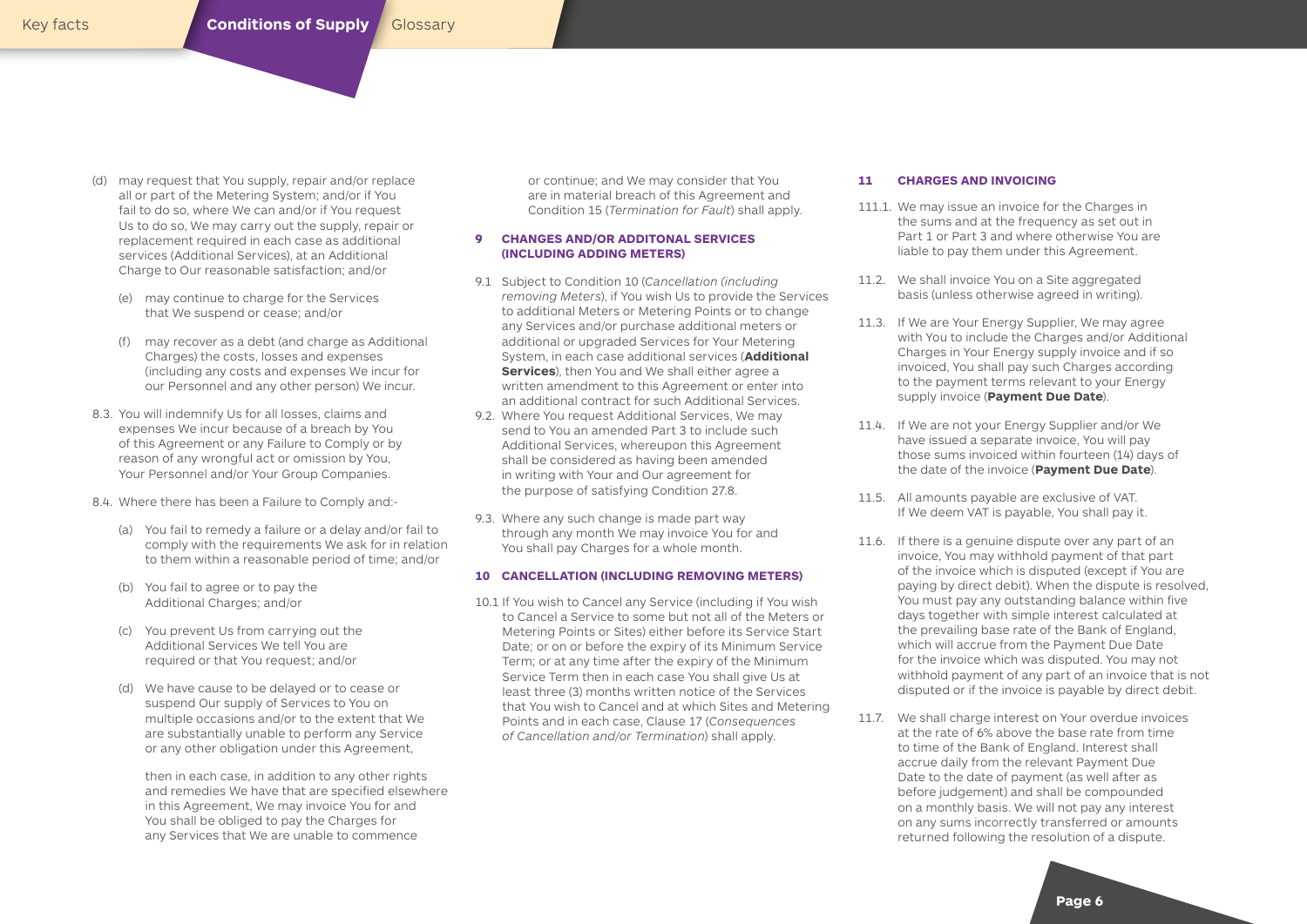- 11.8. We may recover from You Our costs (including reasonable legal and other professional fees) that We incur in any debt recovery process that We instigate.
- 11.9. You may not set-off any sums against any Charges that We invoice You.

# **12 VARIATIONS**

- 12.1 We may increase the Charges (or charge Additional Charges):
	- (a) by the annual percentage change in the Retail Price Index to 31 March in each year of the Term, with such change taking effect from 1 April of each year of the Term.
	- (b) if any changes occur in the costs or charges payable by Us to third parties in connection with the provision of the Services:
	- (c) where there is a Change in Practice;
	- (d) if You require or cause any variation to the Services;
	- (e) to reflect the application of Condition 5 (Third Party Meters) as and when relevant; and/or
	- (f) to reflect the increased costs to Us if You fail to perform Your obligations or satisfy Your Pre-Conditions under this Agreement; or
	- (g) where We state in this Agreement that We are entitled to charge Additional Charges for Additional Services.
- 12.2. We may make amendments to this Agreement from time to time to the extent that We need to, to take account of changes to any Industry Agreements or Law.
- 12.3. In the event We make any change to this Agreement under this Condition 12, We do not have to get Your consent before making it and the changes will come into effect on the date notified by Us to You.

# **13 CONTRACTING CAPACITY**

- 13.1 Subject to the following provisions of this Condition 13, You confirm, represent and warrant that You are taking a supply of the Services only for Yourself.
- 13.2. If any of the Sites are owned, occupied or operated by one of Your Group Companies, You agree and confirm that You have the necessary authority to enter into this Agreement as agent for and on behalf of those Group Companies.
- 13.3. If any of Your Group Companies from time to time take a supply of Services under this Agreement, then:-
	- (a) that Group Company shall be deemed to have entered into this Agreement directly with Us for that Service; and
	- (b) You shall make sure of and procure the performance of the obligations set out in this Agreement by those Group Companies; and
	- (c) all references (except in this Condition 13) in this Agreement to "You" shall be deemed to be a reference to You and each such Group Company.
- 13.4. We can only accept declarations relating to VAT or to any other tax if the invoice is addressed to the correct Group Company and You will make sure that You provide all the necessary information to Us relating to declarations for tax purposes.
- 13.5. You will pay to Us the Charges and/or reimburse Us for any losses, costs or expenses suffered by Us (including any fines, penalties or interest) if either:-
	- (a) the correct amounts of tax are not paid in respect of You and/or Your Group Companies who are supplied with Services under this Agreement; or
	- (b) Your Group Companies fail to pay to Us the Charges or any other sums payable by any of them to Us under this Agreement.

# **14 TERMINATION AT WILL**

- 14.1 In addition to Your right in Condition 10 (*Cancellation (Including Removing Meters*) to Cancel a Service:-
	- (a) either Party may terminate this Agreement; and
	- (b) We may Cancel a Service,

in each case by giving at least three (3) months written notice (or any shorter period of notice that We agree with You or that We notify You of and/or which is imposed by circumstances outside of Our control) and Condition 18 (Termination Fees) shall apply.

# **15 TERMINATION FOR FAULT**

- 15.1. In addition to Our rights set out at Condition 8 (Failure to Comply), We may suspend or Cancel a Service or suspend or terminate this Agreement at any time during the Term by giving notice in writing to You if:
	- (a) You fail to pay any amount due and payable under this Agreement on or before the Payment Due Date and You remain in default not less than fourteen (14) days after We notify You of the default and request You to make payment of the sums due; and/or
	- (b) You are subject to an Insolvency Event (to the extent We are permitted to do so by the Insolvency Act 1986); and/or
	- (c) You are in material breach of this Agreement (and the breach is not capable of remedy); and/or
	- (d) You are in material breach of this Agreement or in breach of a material obligation of this Agreement and fail to remedy that breach (if breach is capable of remedy) within ten (10) Business Days of a notice specifying the breach and requesting it to be remedied;

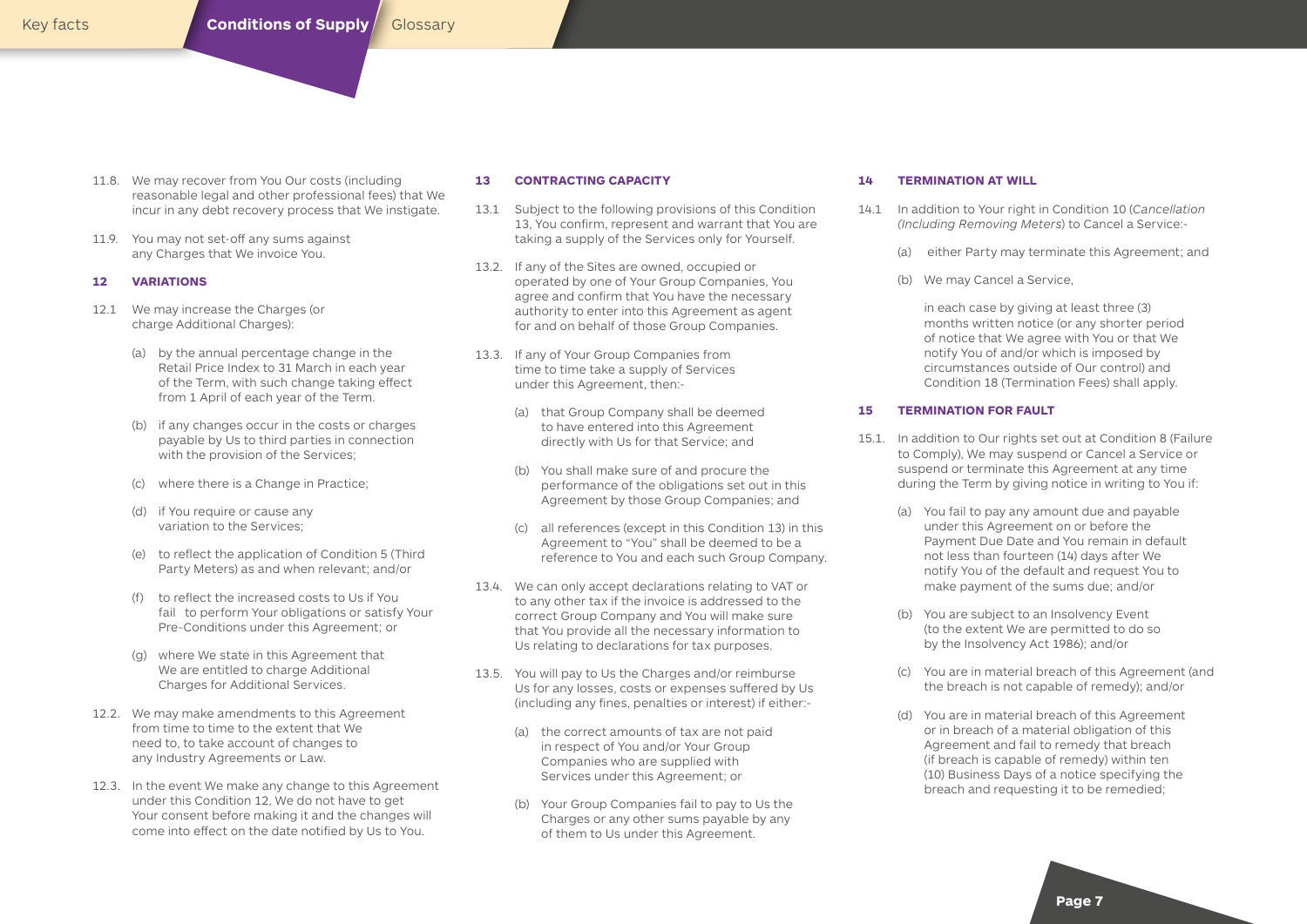- (e) You fail to comply with or act in breach of Your obligations under this Agreement on multiple occasions (whether or not the same failure or breach) and whether or not You have previously rectified the breaches or the cause of them within a reasonable time of being requested to do so by Us; and/or
	- (f) You fail to comply with or act in breach of Your obligations under this Agreement to the extent that We are substantially unable to perform any Service or substantially all of the Services at a Site; or any other obligation under this Agreement; and/or
	- (g) Control is acquired by any person who did not Control You as at the Contract Date and following that change of Control Your creditworthiness or Your credit rating or scoring is lower than it was either immediately prior to that change of Control or as of the Contract Date; and/or
	- (h) in Our reasonable opinion You are unlikely to be able to meet Your obligations under this Agreement, whether due to a change in financial standing, creditworthiness or otherwise; and/or
	- (i) in Our reasonable opinion Your creditworthiness or Your credit rating or scoring is lower (including where it has been withdrawn) than it was at the Contract Date.
- 15.2. You may suspend or Cancel a Service or suspend or terminate this Agreement at any time during the Term by giving notice in writing if We are:
	- (a) subject to an Insolvency Event; and/or
	- (b) in material breach of this Agreement (and the breach is not capable of remedy); and/or
	- (c) in material breach of this Agreement and fail to remedy that breach (if breach is capable of remedy) within ten (10) Business Days of a notice specifying the breach and requesting it to be remedied.

15.3. For the avoidance of doubt, any breach of the Bribery Act 2010 (or associated regulations in each case as amended from time to time) may be deemed to be a material breach that is not capable of remedy.

# **16 TERMINATION NO FAULT**

- 16.1. We may either suspend or Cancel a Service or terminate this Agreement, in each case without fault:
	- (a) on giving such written notice as is reasonable in the circumstances, if there is a Change in Practice where the adverse effect on Us is such that in Our reasonable opinion it cannot be remedied or rectified by reasonable changes to either the Services or the Charges; or
	- (b) on the giving of not less than one month's written notice if an event of Force Majeure continues for a period in excess of one (1) month from the date of the FM Notice and is continuing at the expiry of the notice to terminate; or
	- (c) where this Agreement specifies that this Condition 16 applies.
- 16.2. Where We Cancel a Service or terminate this Agreement under this Condition 16, Your sole right or remedy under this Agreement is that You may receive a refund, calculated on a prorata basis from the date of Cancellation or termination, of Charges paid in advance.

# **17 GENERAL CONSEQUENCES OF CANCELLATION OF A SERVICE OR TERMINATION**

- 17.1. On any Cancellation of a Service or any termination of this Agreement, You must pay to Us, within 30 Business Days of the termination or Cancellation all unpaid Charges in respect of the period before that termination or Cancellation (whether or not those Charges have been invoiced) in addition to any Termination Fee.
- 17.2. On termination of this Agreement for any reason, except as set out in Condition 17.3, all

Services will cease and, where relevant, Your access to Our on-line Service will be revoked and disabled without further notice to You.

- 17.3. On any Cancellation of a Service or any termination of this Agreement, if We continue to provide any Services (**Continuing Services**) to You because either We cannot stop providing the Continuing Services or We would be in breach of Industry Agreements if We stopped providing Continuing Service, You shall continue to comply with all Your obligations under this Agreement necessary or desirable to allow Us to provide the Continuing Services and You shall pay Us for the provision of Continuing Services (**Continuing Services Charges**). We may (in our absolute discretion) choose to recover the Continuing Services Charges:
	- (a) from You directly by providing you with a valid invoice (and Condition 11 (Charges and Invoicing) will apply); or
	- (b) from You through Your Energy supply invoice (if We are Your Energy Supplier); or
	- (c) from Your Energy Supplier (who may recover them from You in another way); or
	- (d) through the Termination Fee,

or through any combination of these actions (but We shall not recover the same amount twice).

- 17.4. Termination of this Agreement or Cancellation of a Service is without prejudice to any rights and/or obligations that have accrued prior to such termination or Cancellation.
- 17.5. Any provision of this Agreement that expressly or by implication is intended to come into or continue in force on or after its termination (or Cancellation of a Service) shall remain in full force and effect.
- 17.6. You shall permit Us at Your cost to enter a Site for the purpose of disconnecting the Telecommunications. Where Telecommunications are on premises not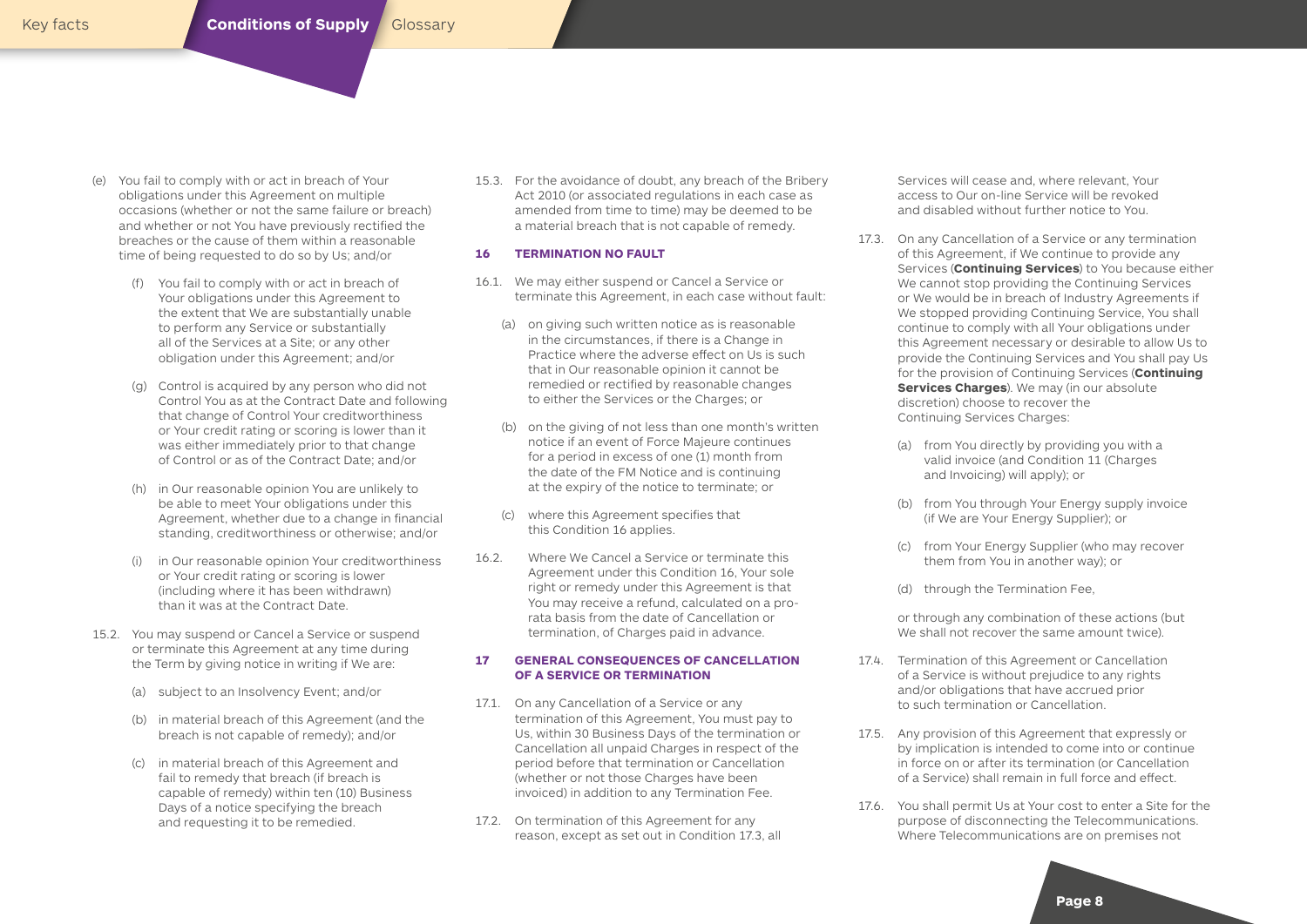owned, occupied or otherwise under Your control, You undertake to procure permission for Us to enter the premises for such purposes. In each case, You shall pay Us as Additional Costs any costs incurred by Us in discontinuing and/ or terminating the Telecommunications.

17.7. Where You hire the Meter from Us during the Service Period, on termination You must allow and/or procure Us Access to the Meter to take possession of it.

# **18 TERMINATION FEES**

- 18.1. In the event that either Party Cancels a Service or terminates this Agreement and the Agreement or Service (as applicable) ends before the end of the relevant Minimum Service Term, or where You Cancel a Service or otherwise terminate this Agreement and the Agreement or Service (as applicable) ends on or after the relevant Minimum Service Term but You do not give at least three months written notice for the termination or Cancellation then, except where Conditions 18.3 applies, We shall invoice You for and You shall pay to Us a sum equivalent the relevant Termination Fees for each Cancelled Service or, where the Agreement is terminated, calculated for all Services in accordance with Condition 18.2. In addition to the Termination Fees, where We incur any costs or expenses following such Cancellation or Termination (for example paying any Personnel compensation for early termination of any contract relating to the Cancelled Services) then We shall recover these from You as Additional Charges.
- 18.2. The Termination Fee shall be a sum equal to 100% of the aggregate Charges attributable to the Cancelled Services or terminated Agreement that would have been payable for:
	- (a) the whole of the Minimum Service Term had it commenced if the termination or Cancellation is before the start of the Minimum Service Term; or
- (b) the balance of the Minimum Service Term if the termination or Cancellation is after the start of the Minimum Service Term; or
- (c) the balance of time between the date of the written notice of termination or Cancellation and the expiry of three calendar months if the notice of termination or Cancellation is given after the expiry of the Minimum Service Term.
- 18.3. In the event that We Cancel a Service or terminate this Agreement pursuant to Condition 16.1 (*Termination No Fault*), then:
- (a) where We are providing MAP Services under this Agreement, We shall invoice You for and You shall pay to us a sum equivalent to the lower of (i) the cost to Us of recovering the Meters; and (ii) the cost of the Meters that We have not recovered through the Charges paid under this Agreement prior to its termination or the Cancellation of the MAP Services;
- (b) where we are not providing MAP Services under this Agreement, no Termination Fees shall be payable (but, for the avoidance of doubt, Condition 17.1 shall apply).
- 18.4. Unless otherwise set out in this Condition, no other payment shall either be payable by You to Us or be payable by Us to You on Cancellation of a Service or termination of this Agreement.

# **19. DATA**

- 19.1. In the event of any loss or damage to Your Data, Your sole and exclusive remedy shall be for Us to use reasonable endeavours to restore Your lost or damaged Data from the latest back-up of such Data that We may have performed where and to the extent We are obliged to do so for Your Online Services.
- 19.2. You shall provide or procure for Us from Your Appointed Agent (where We are not Your Appointed Agents either immediately prior to the Contract Date or at any time during the Term) any Data or Data flow required by Us to supply any of the Services.
- 19.3. You agree that We may use the Data We obtain under this Agreement and that We may disclose the Data to any person including any of Our Personnel or any of Our Group Companies so that We may:-
	- (a) provide and/or procure the Services; and/or
	- (b) identify, develop, tender to sell and/ or market new Energy solutions and services (with anonymity); and/or
	- (c) identify, develop, tender to sell and/or market any new or existing service (without anonymity) that We may from time to time develop and wish to offer to You.
- 19.4. If We receive any Personal Data (as defined in the EU General Data Protection Regulation ("GDPR")) in relation to this Agreement, the npower Business Solutions Privacy Notice will set out the way in which We use such Personal Data. The npower Business Solutions Privacy Notice is subject to change and the current version is published at npower.com/Privacy-Policy-nBS. You confirm that in respect of any Personal Data You transfer to Npower, You are entitled to transfer it and have provided a copy of the npower Business Solutions Privacy Notice to the subject of the Personal Data. You shall indemnify Us in full for any fines, damages, costs, losses or penalties that We suffer as a result of any breach by You of this Clause 19.4 including where any such loss results from a claim against Us by or enforcement action relating to a third party.

# **20. CONFIDENTIALITY**

- 20.1. This Condition is subject to Our rights in Condition 19 (Data).
- 20.2. Neither You nor We shall use the other's Confidential Information for any reason other than for the purpose of exercising Our or Your respective rights and/or obligations under this Agreement (the **Permitted Purpose**). Neither Party shall disclose the other's Confidential Information to any person unless a Party has given the other prior written consent or is permitted to do so under Condition 20.3.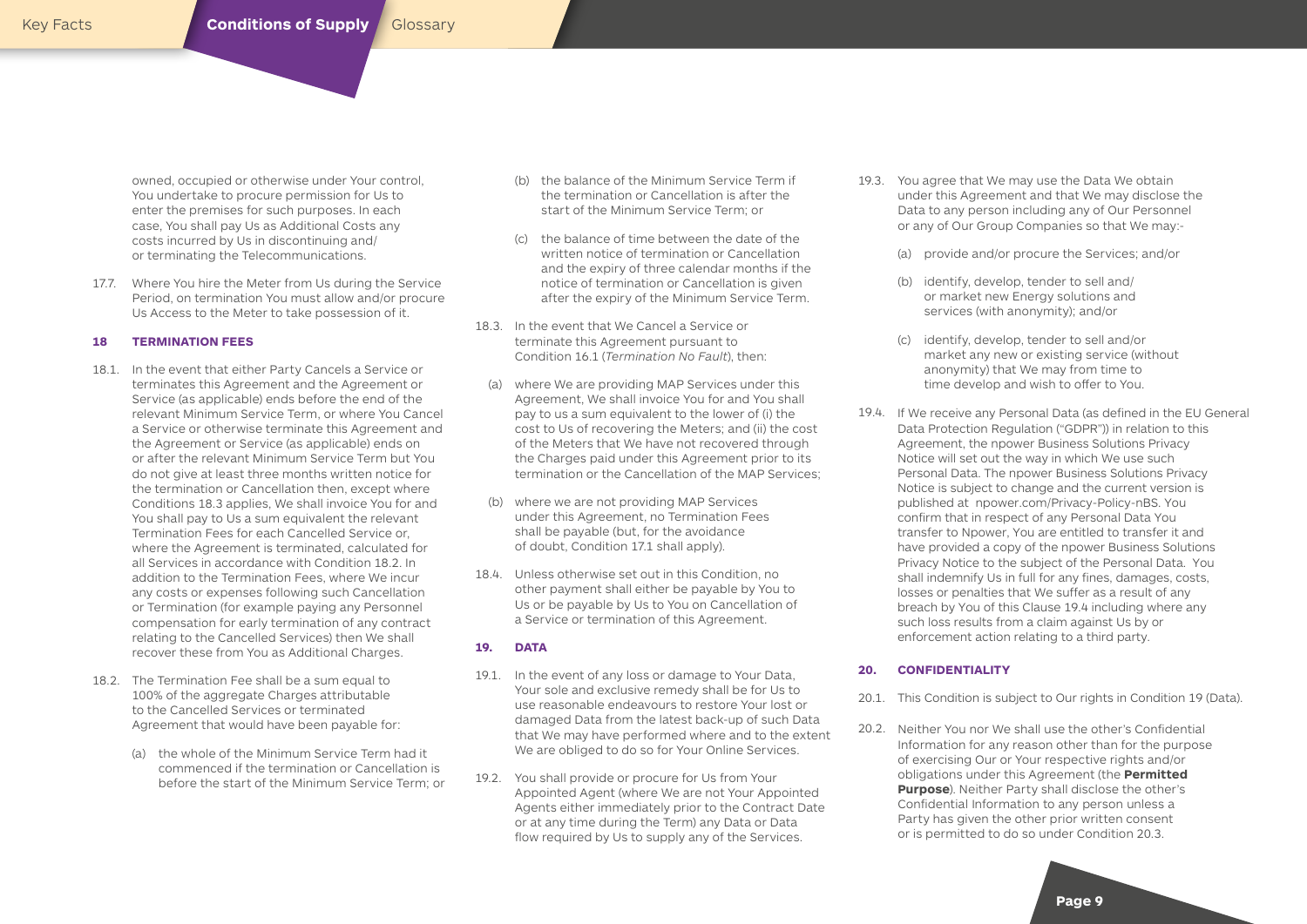- 20.3. Either Party may disclose Confidential Information to the extent necessary:-
	- (a) for the Permitted Purpose; or
	- (b) as is required to be disclosed by the Authority, any Law, any Competent Authority or by the rules of any stock exchange to which either Party is subject.
- 20.4. Confidential Information shall not include any information that is or becomes publically known other than by a breach of our respective obligations under this Condition 20.
- 20.5. We may disclose and publish for marketing, promotion and competitive tendering purposes (for example as a case study) the fact that We have a contract with You for the Services and We may use Your trade name and logo for these purposes.
- 20.6. This Condition 20 shall survive termination of this Agreement for (2) two years.

# **21. INTELLECTUAL PROPERTY**

21.1. You acknowledge and agree that We own all Intellectual Property Rights (including in any software) that We use in the provision of the Services and, except as set out expressly in this Agreement, You do not have any right or licence to use such Intellectual Property Rights or such software. All new Intellectual Property Rights arising in or created pursuant to Our supply to You of the Services shall remain or vest in Us. To the extent that You need any right to use Our Intellectual Property Rights (including any created during the term of Agreement) to receive the benefit of the Services, We grant you a licence to do so for the purpose of receiving the Service until the end of the relevant Service Period. You may not transfer those rights to anyone else and You shall not infringe any Intellectual Property Rights of Ours. You shall indemnify Us in respect of all claims, losses or liability if You do.

21.2. If We need to use any Intellectual Property Rights held by You to provide the Services, then You agree that You are giving to Us, without charge, such licences to use those rights as We require to perform or procure performance of Our obligations. You agree that this licence cannot be revoked by You and that We can transfer this licence to our Personnel to the extent We think that such transfer is required. You warrant that Our use of any such Intellectual Property Rights will not infringe the rights of any third party. You shall indemnify Us in respect of all claims, losses or liability if they do.

# **22. CHANGE IN PRACTICE**

- 22.1 Where:
	- (a) there is any Change in Practice; or
	- (b) there is a manifest error in the Charges that We have quoted to You or charged You; or
	- (c) We are given any inaccurate information (whether by You or by a third party) about the Charges, Your Site, Your Metering System Telecommunications, the Metering Points the Meters, the Third Party Meters, Meter Identifiers or any other information which has an impact on the delivery by Us of the Services or the calculation of the Charges or the ability to charge, invoice or take payment from You of the Charges; or
	- (d) there is a change to Your Meter (or Third Party Meter) (including to the way We or Your Energy Supplier is required to read or settle Data); or
	- (e) any Metering Point is located or becomes located on a Private Network; or
	- any new charge, cost, expense and/ or obligation, whether temporary or permanent, is introduced to Us in respect of or associated with the Services howsoever arising or any such charge, cost, expense

or obligation is varied or replaced, or

- (g) you are required by Your Energy Supplier (including where We are Your Energy Supplier) or otherwise to have new meters (and associated Telecommunications) or modifications to existing Meters in order to remain compliant with Industry Agreements.
- 22.2. We may on giving reasonable notice to You in each case vary Our Services and/or Charges and/or We may perform Additional Services (including the supply of any new meters or replacement Meters) and/or charge Additional Charges, in each case whether or not such charge, cost, expense and/or obligation (or change) was foreseeable as at the Contract Date.

# **23. FORCE MAJEURE**

- 23.1. If either Party is adversely affected by Force Majeure it shall notify the other Party as soon as reasonably practical and in writing of the nature, extent and effect of such event (**FM Notice**).
- 23.2. Where a Party issues an FM Notice, neither Party shall be deemed to be in breach of this Agreement nor liable for any obligation it is unable to fulfil because (but only to the extent) of the Force Majeure.

# **24. EXCLUSIONS AND LIMITS OF LIABILITY**

- 24.1. Nothing in this Agreement shall exclude or limit liability for Us or You for: death or personal injury through our respective negligence; or fraudulent misrepresentation; or fraud.
- 24.2. If We fail to provide the Services, Your sole remedy will be to require Us to re-perform the relevant part of the Services at Our cost.
- 24.3. We shall not be liable to You if We are in breach of or delay any of Our obligations under this Agreement because We are complying with Your rules and regulations or security measures; or because We encounter any hazard which You

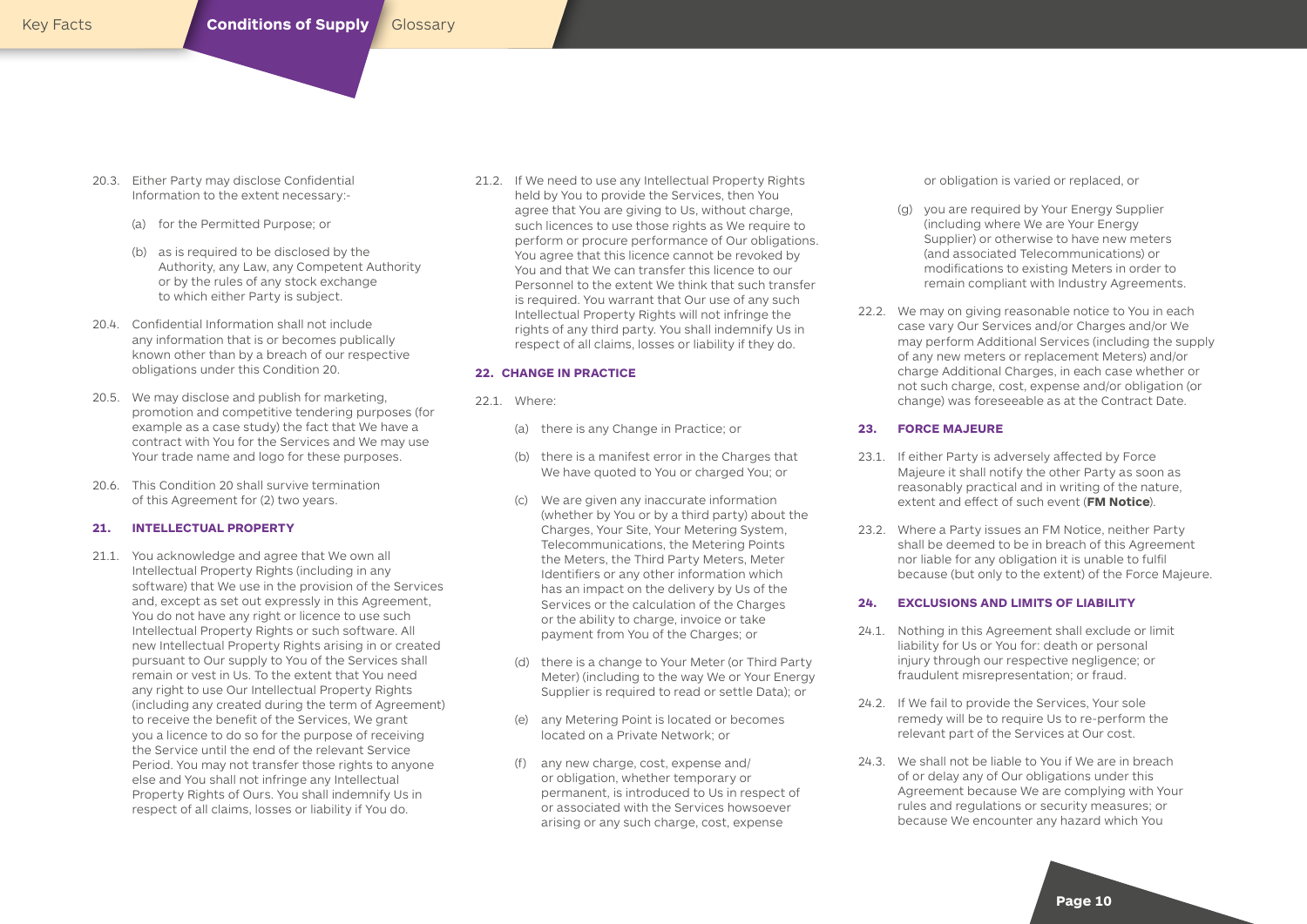have not told Us about; or if any failure or delay in performance is due to any act or omission of You, Your Personnel or any other person.

- 24.4. You shall not be liable to Us to the extent that You are in breach of or delay any of Your obligations due to any act of omission by Us or Our Personnel.
- 24.5. We are only responsible for any failure of Our own network or telecommunications.
- 24.6. Except where Condition 24.1 applies, if We have been negligent or have failed to comply with this Agreement and that negligence or failure directly results in physical damage to the Your Site, the maximum amount that We will have to pay for such damage is £250,000 over the Term of the Agreement.
- 24.7. Except where Condition 24.1 or Condition 24.6 applies, Our entire liability to You for damages (including if We have been negligent) under this Agreement or in connection with the Services shall not exceed in the aggregate the lower of :-
	- (a) the total Charges (excluding MAP Charges) received by Us during the preceding twelve month period of the relevant Services Periods prior to the date liability accrues; or
	- (b) £50,000.
- 24.8. Save to the extent included in a Termination Fee or otherwise expressly stated in this Agreement, neither Party shall not be liable to the other in any circumstances (including if that Party has have been negligent) for any: loss of direct or indirect profits; loss of business; loss of operation time, loss of anticipated savings, loss of good will; loss, theft, corruption, destruction, alteration to or disclosure of data or Data; additional expenditure; indirect or consequential loss in each case arising out of or in connection with the Agreement.
- 24.9. Where any of Our Group Companies suffer a loss because of any: breach of this Agreement; or act

or omission by You, Your Personnel and/or Your Group Companies, then We may recover such loss from You as an agent of Our Group Companies and/or Personnel and You may not contend that such loss is indirect or consequential by virtue only of it being suffered by a Group Company or by Personnel in its respective capacity as one of Our Group Companies or as Our Personnel.

# **25. DISPUTE RESOLUTION**

- 25.1. You and We shall attempt to resolve any disputes relating to this Agreement (Dispute) by negotiations between our respective representatives who have authority to so negotiate and settle the Dispute. If a Dispute cannot be settled through negotiations by such appropriate representatives then either Party may issue a notice in writing setting out full details of the nature of the Dispute (a Dispute Notice) and it shall (within a reasonable time period) be referred to suitable senior executive managers who shall seek to resolve it. If You and We do not resolve the Dispute within twenty (20) Business Days of the date of issue of the Dispute Notice (unless an alternative time scale is agreed in writing between us), then the remaining provisions of this Condition 25 shall apply.
- 25.2. If:
	- (a) You are a Microbusiness; or
	- (b) the Dispute is a Small Claim; or
	- (c) the Dispute arises in connection with an amount that is due under this Agreement but has not been paid,

then any Dispute that we cannot resolve together as set out above in Condition 25.1 shall be dealt with by the English courts. Condition 26 (Expert Determination and Arbitration) will not apply to that Dispute (or, if you are a Microbusiness, to any Dispute arising between Us and You).

# **26. EXPERT DETERMINATION AND ARBITRATION**

- 26.1. If we cannot resolve the Dispute together as set out above in Condition 25.1 and if Condition 25.2 does not apply, the Dispute will be resolved in accordance with this Condition 26:
- 26.2. Expert Determination: If the Dispute is of a technical nature relating to the functions or capabilities of any part of the Services then either Party may refer the Dispute for final determination to an expert nominated jointly by us or, failing such joint nomination, by an appropriate expert in the field within which the Dispute arises (**Expert**) and:
	- (a) the Expert shall be deemed to act as an expert and not as an arbitrator;
	- (b) the Expert's decision shall (in the absence of obvious error) be final and binding on You and Us;
	- (c) the Expert's costs shall be borne between You and Us in equal shares unless the Expert determines that the conduct of one Party is such that that Party should bear all of such costs.
- 26.3. Arbitration: If the Dispute is not one that is covered by Conditions 26.2, then subject to any contrary provisions of any Industry Agreement the Dispute shall be and is by this Agreement referred to arbitration pursuant to the arbitration rules of the Electricity Arbitration Association in force from time to time (regardless of the type of Energy provided for under this Agreement). The provisions of the Arbitration Act 1996 shall apply to any such arbitration subject to any permitted exceptions to them agreed by the You and Us. The seat for arbitration shall be England and Wales and the law of England shall be the proper law of reference to arbitration.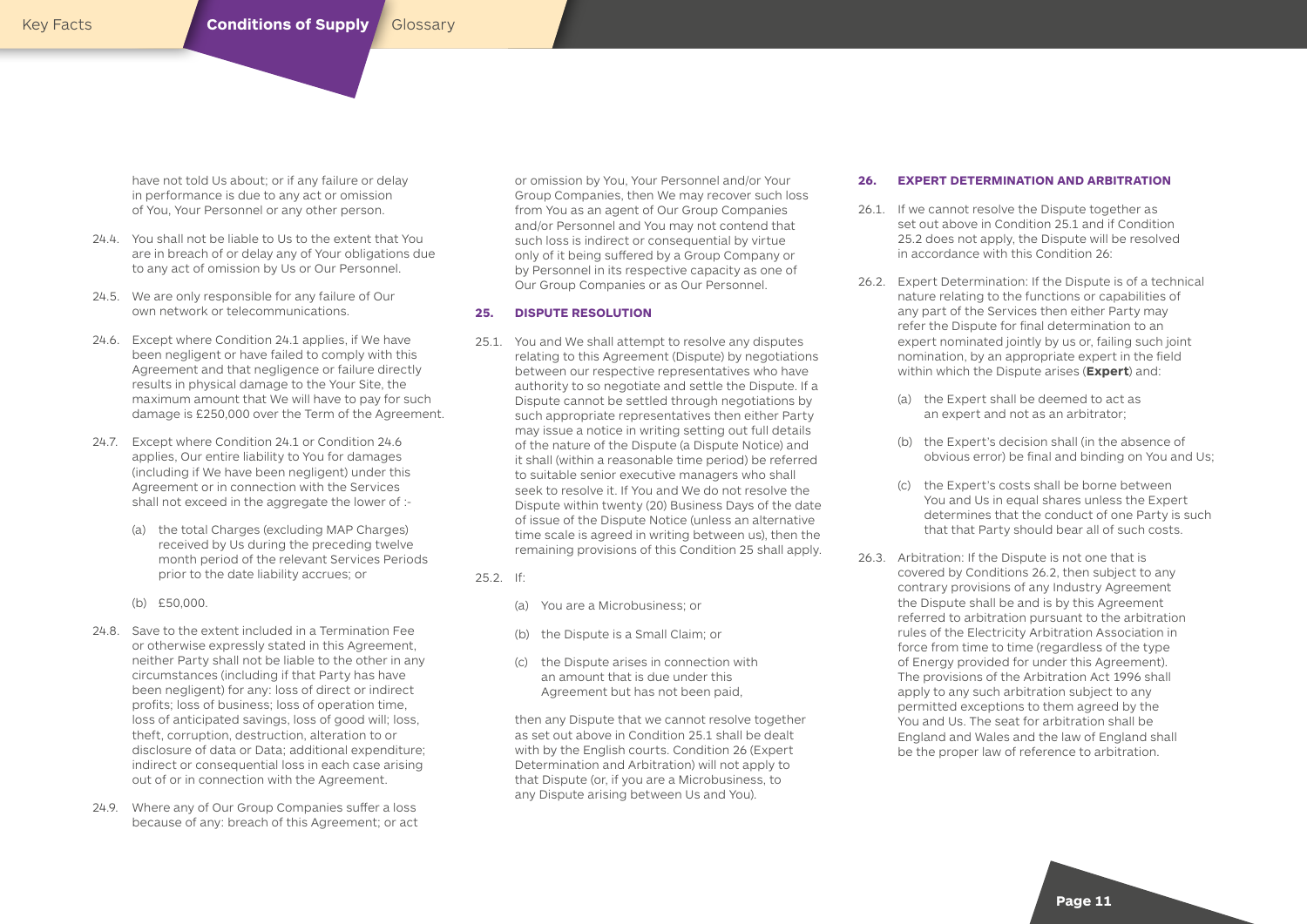# **27. GENERAL PROVISIONS**

- 27.1. You shall not assign Your rights or transfer any of Your obligations under this Agreement without Our prior, written consent. We may at any time assign Our rights or transfer Our obligations and/or sub-contract Our obligations under this Agreement to any other person provided that We remain responsible to You for any obligations that We so sub-contract.
- 27.2. Any notice under this Agreement should be sent: to the appropriate address as set out in Part 1 or to any address notified by You or Us or by Us to You from time to time by hand or by post and not by email alone and shall be deemed to have been received: if delivered by hand, on signature of a delivery receipt or at the time the notice is left at the proper address; or otherwise on the second Business Day after posting. This does not apply to the service of any proceedings or other documents in any legal action.
- 27.3. On entering into this Agreement We expect You to comply with the relevant Law and to support and enact the principles established in the "Global Compact Initiative" of the United Nations in each case in the areas of human rights, labour standards, the environment and anti-corruption (www. unglobalcompact.com). We shall comply with all codes of conduct applicable within our Group of companies and We shall inform You of any that You (or Your Personnel) need to comply with.
- 27.4. This Agreement constitutes the entire and only agreement between You and Us for its subject matter and, with effect from Contract Date, supersedes other arrangements or contracts We have with You limited to the subject matter of this Agreement. You agree, in entering into this Agreement, that You have not entered into this Agreement on the reliance of any statement or representation or other provision except those set out in this Agreement.
- 27.5. No failure or delay of either You or Us to exercise any right, power or remedy in connection with this Agreement will operate as a waiver of the same. Either Party may expressly waive any breach, right, power or remedy in connection with this Agreement by writing such waiver down, expressing it to be such a waiver and serving it as a notice in accordance with Condition 27.2. Any express waiver of any right, power, remedy or breach of this Agreement shall not be deemed to be a waiver of any subsequent or former right, power, remedy or breach.
- 27.6. If any Condition of this Agreement becomes invalid, illegal or unenforceable, the remaining Conditions shall continue in full force and effect.
- 27.7. Nothing in this Agreement is intended to create a partnership between You and Us.
- 27.8. Except where Conditions 9.2 or 12.1 applies, any variation to this Agreement needs to be in writing, referred to as a variation of this Agreement and signed by authorised representatives of each of You and Us.
- 27.9. No person who is not a party to this Agreement may enforce this Agreement or any part of it or have any rights under the Contracts (Rights of Third Parties) Act 1999 except where and to the extent as is expressly stated in this Agreement.
- 27.10. You and We submit to the exclusive jurisdiction of the Courts of England and Wales and this Agreement is governed by the laws of England and Wales.

# **28. FoIA AND EIA**

28.1. If You receive a request under the Freedom of Information Act (FolA) or the Environmental Information Regulations 2004 (EIR) that relates to documents or information held by Us on Your behalf, You shall inform Us as soon as practicable after receipt and in any event within five Business Days of receiving such a request. We may charge and You shall pay for Our time and any disbursements incurred in relation to providing information for the purposes of FolA or EIR in accordance with the rate that You obtain from Us from time to time.

28.2. Certain information that We provide to You under this Agreement will not be appropriate for disclosure either under a publication scheme or in response to an information request under FoIA or EIR due to its confidential or commercially sensitive nature. Such information is together referred to in this Condition as Restricted Information. Condition 28.6 contains a list of Restricted Information as at the date of this Agreement. Condition 28.6 shall be amended throughout the term of this Agreement by adding further Restricted Information or removing certain Restricted Information (if that information has lost its confidential or commercially sensitive nature) by agreement of the Parties. You shall inform Us of any information request received by You under FoIA or EIR which relates to Restricted Information as soon as practicable after receipt of the request and in any event within two Business Days of receiving such a request, or of forming the intention to consider disclosing any part of the Restricted Information under a publication scheme, in each case clearly identifying the Restricted Information in question.

- 28.3. You shall allow Us reasonable opportunity and time to make representations to You about whether any Restricted Information or any information referred to in Sub-Condition 28.4 below should be disclosed in response to a request for information, or should be included in a publication scheme.
- 28.4. Notwithstanding Sub-Condition 28.2 above, this Agreement, any invoices and any details relating to charges made under this Agreement should not be disclosed under a publication scheme or in response to an information request. We believe that information to be exempt:

28.5. as having been given in confidence under s.41 FoIA or reg. 12(5)(d) EIR; or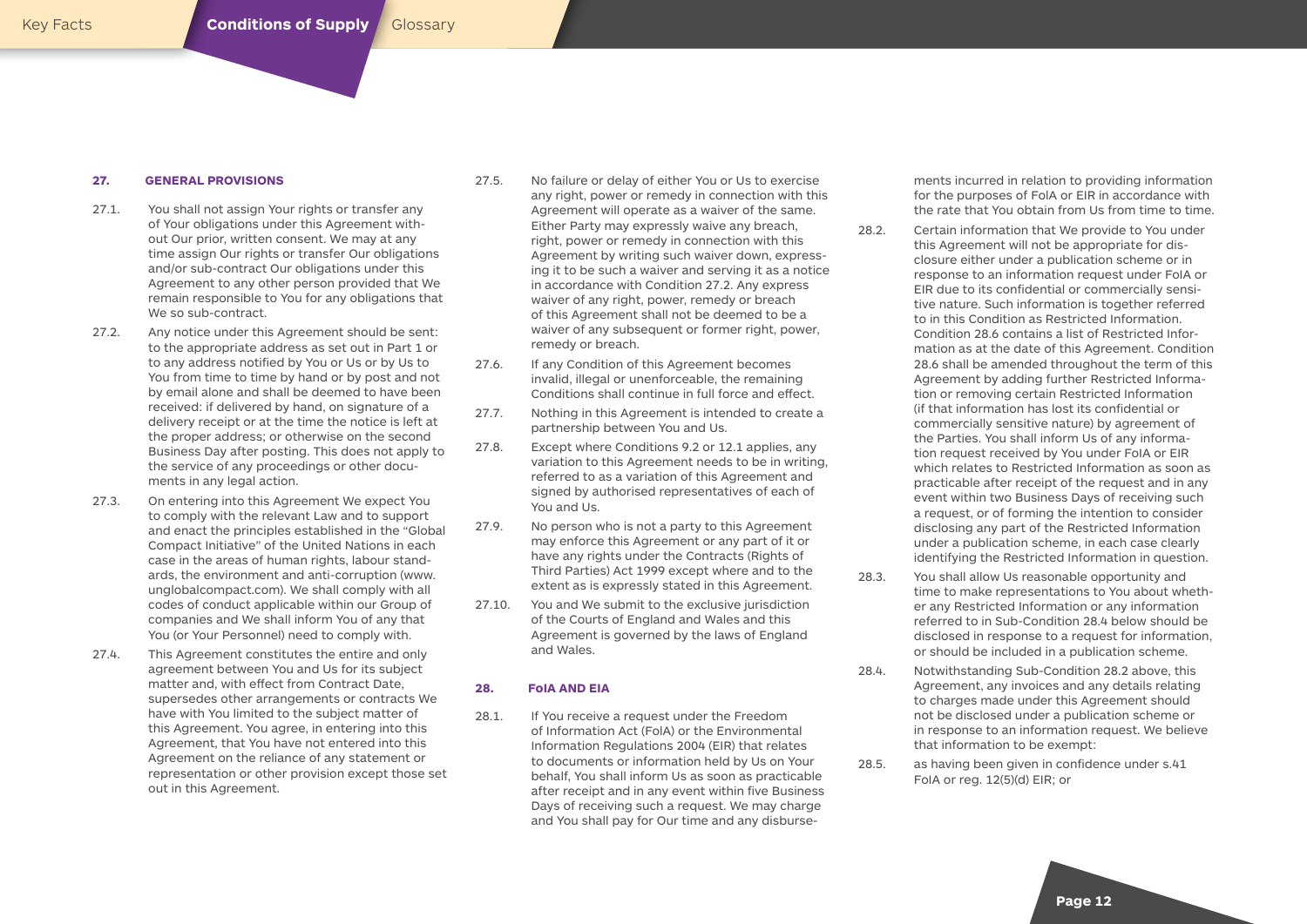- 28.6. as being a trade secret or information that, if disclosed, would prejudice Our commercial interests under s.43 FoIA or reg.12 (5)(f) EIR
- 28.7. If We notify You that We intend to seek injunctive relief to prevent disclosure by You of any part of the Restricted Information or any other information provided by Us to You, You hereby agree to provide Us with such assistance and information as We may reasonably require in order to make application for such relief. You further agree not to disclose any information which is the subject of that application until such time (if applicable) as the court has ordered that no injunction should be granted.
- 28.8. Restricted Information shall include the following information [ ]."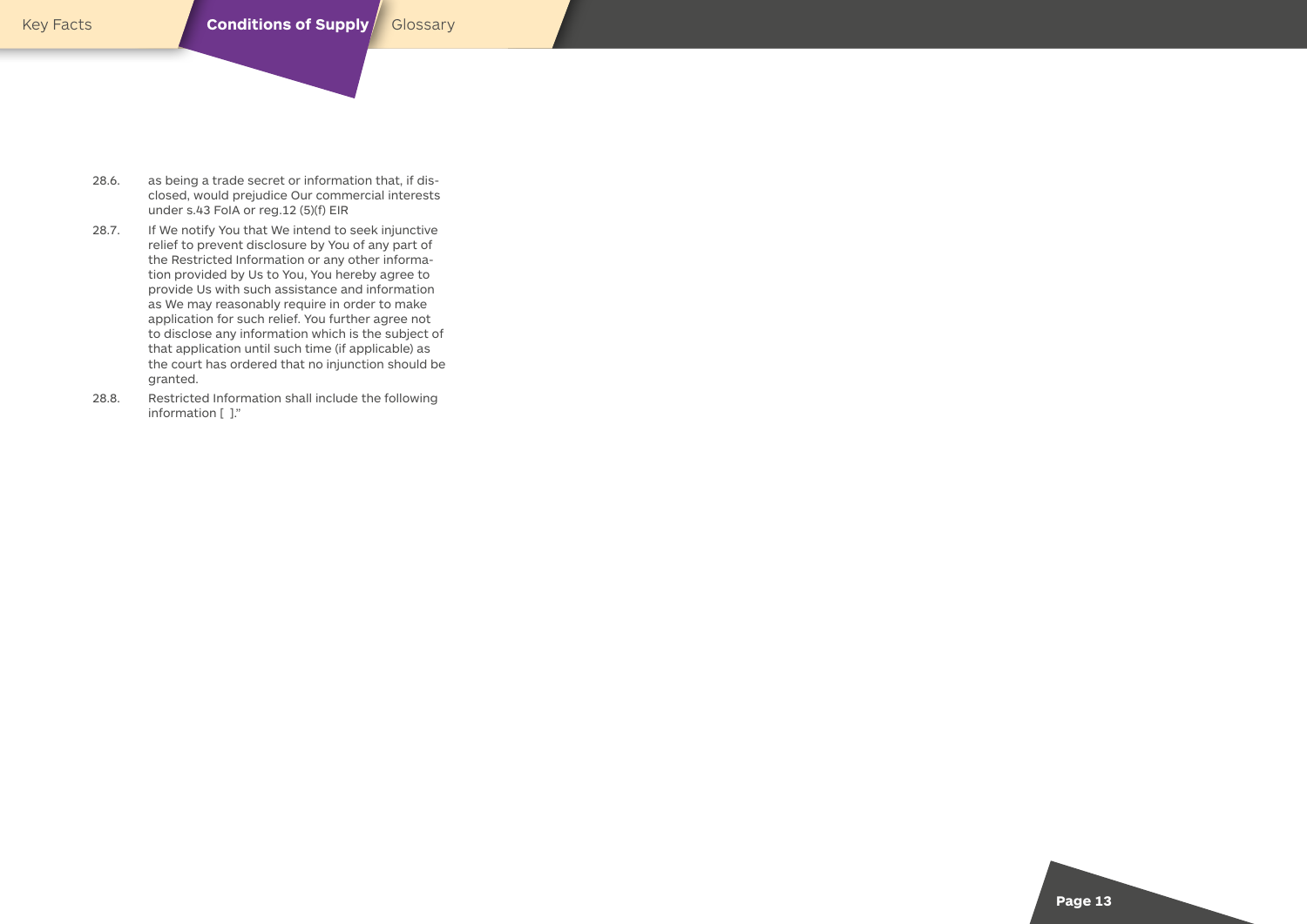### **SCHEDULE 1 METERING SERVICES**

# **PART A METER ASSET PROVISION (MAP)**

# **1. METERS**

- 1.1 Where requested in Part 1, We shall supply the Meters identified by Meter Identifiers and of the type specified in Part 3.
- 1.2 We reserve the right:-
	- (a) prior to delivery of a Meter; and
	- (b) with appropriate consultation with You at any subsequent time from time to time during a Service Period,

to substitute an alternative item for any Meter or part of a Meter provided that such substitution shall not materially adversely affect the performance of such Meter or result in any increase in the Charges.

# **2.SERVICES START DATE**

- 2.1 We shall provide the MAP Services for a Metering Point from either (a) where We are also providing MOP Services to You, the relevant Service Start Date or (b) where We are not providing MOP Services to You, the date We deliver the Meter.
- 2.2 Where We also supply MOP Services under this Agreement and there are existing meters which We are replacing as part of the MAP Services then We may continue to use the existing meters until We are able to replace them, (and We are not required to replace them on the same date).
- 2.3 Where We do so, We shall supply the MOP Services (and any other Services associated with that Metering Point) as if such meter was a Third Party Meter until We have replaced it.

# **3. METER OWNERSHIP**

- 3.1 Where Part 1 or Part 3 indicates that You are hiring the Meters from Us , then title in the Meters shall remain with Us during and after the Term unless You and We agree as Additional Services that You shall purchase the Meters from Us .
- 3.2 Where Part 1 or Part 3 indicates that You are purchasing the Meters from Us, then We shall sell each Meter free from encumbrances. On receipt in cleared funds of the relevant MAP Charges, title to the Meter shall pass to You.
- 3.3 Where no reference is made in Part 1 as to whether You are purchasing or hiring the Meters from Us, the default position shall be that You are hiring the Meters from Us.

### **4. HH OR NHH P**

- 4.1 In this paragraph 4 of this Schedule "COP 10 Supply" means where You are supplied with Energy that is metered using a Meter that was previously being settled pursuant to Industry Agreements on a non-half hourly basis but which is now being settled on a half hourly basis as a consequence of a change to Industry Agreements.
- 4.2 We may only supply MAP Services under this Agreement for a COP 10 Supply if We (or any of Our Group Companies) are Your Energy Supplier. If this Agreement includes any COP 10 Supply, if You change Your Energy Supplier such that We (or Our Group Companies) are no longer Your Energy Supplier then, without fault, We shall automatically cease to supply MAP Services in relation to the Meters required for that COP 10 Supply. Your new Energy Supplier shall supply services the same or similar to MAP Services for such meters and sub-paragraphs 4.3 and 4.4 of Part A of this Schedule shall apply.
- 4.3 We may change Your Charges to reflect the change in the actual costs to Us where these costs change as a result of Us ceasing to supply MAP Services to You for the COP 10 Supply. All other provisions of this Agreement for all Services other than MAP Services that We supply You under this Agreement shall remain in full force and effect.
- 4.4 Where paragraph 4.2applies but Your new Energy Supplier fails to supply a meter and/ or the meter supplied does not comply with Industry Agreements and where such failure and/or non-compliance adversely impacts Our ability to supply Services to You under this Agreement in accordance with the paragraphs and/or in accordance with Industry Agreements then You will be in breach of this Agreement and Condition 8( Failure to Comply) will apply.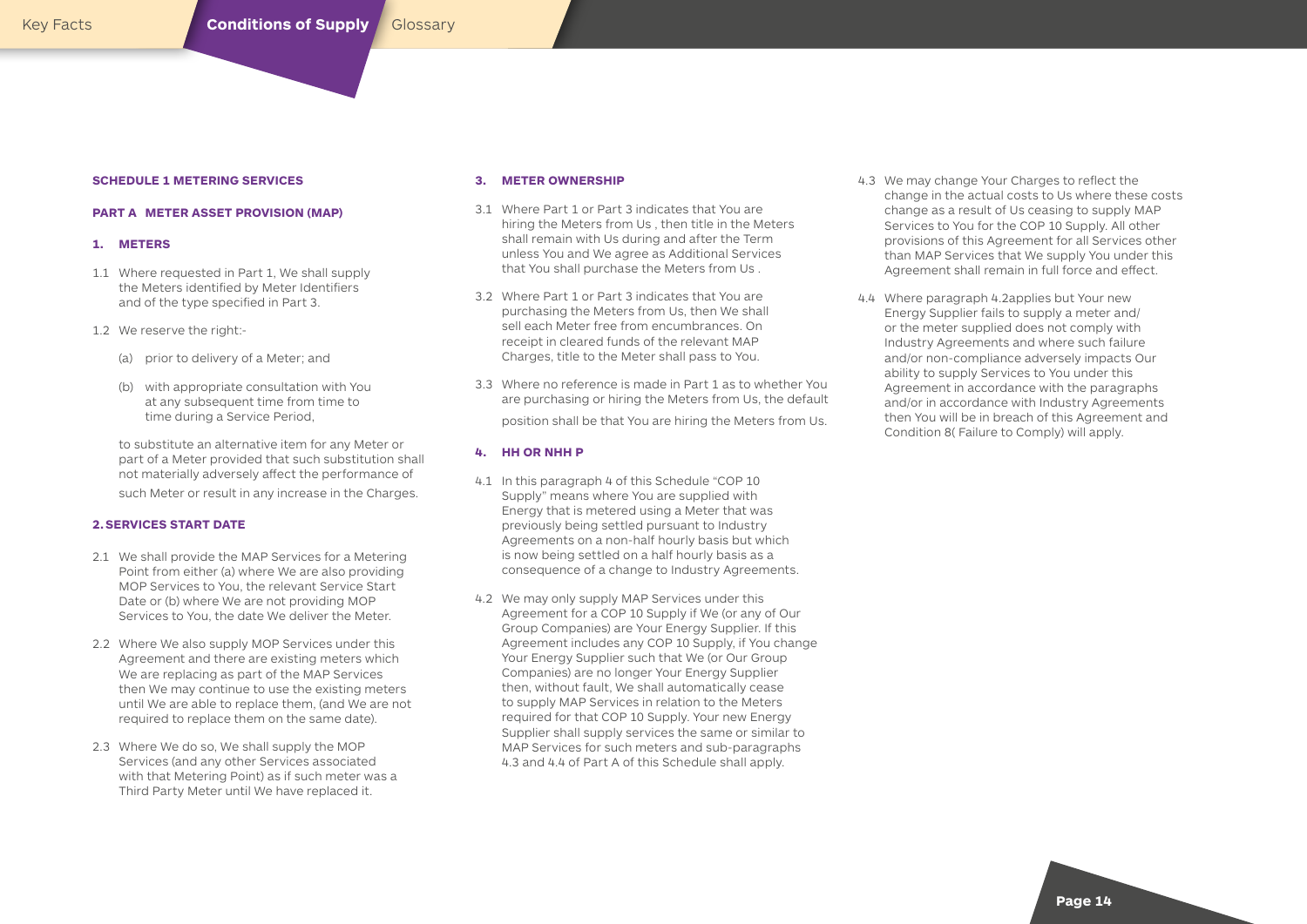### **PART B METER OPERATOR (MOP) SERVICES**

### **1. MOP**

1.1 Where requested in Part 1, We shall supply MOP Services for the Meters identified by Meter Identifiers including where relevant installing new Meters (whether or not supplied by us as MAP Services under this Agreement) in the quantities, of the type, at the Site and/or at a relevant Metering Point on a Site as specified in Part 1 or Part 3.

# **2. SERVICES START DATE**

2.1 We shall provide the MOP Services to You from the relevant Service Start Date.

# **3. YOUR OBLIGATIONS**

3.1 Whether or not We own the Meter, You agree that for each Meter during each Service Period, You shall not (and You shall not allow any person to) sell, loan, hire out, transfer, assign, charge or create a lien over the Meter.

# **4. MAINTENANCE**

- 4.1 In consideration for the MOP Charge, We shall supply the installation, operation and maintenance services of the type and at the frequency as are set out in the relevant Industry Agreements.
- 4.2 We shall, at Our discretion either repair or replace where necessary any defect in a Meter which You report to Us or which We identify and which is not an Excluded Service in each case which prevents Us from being able to comply with Our obligations as Your MOP including where:-
	- (a) We are not able to support a Meter or its Telecommunications; or
	- (b) a Meter is over ten (10) years old; or
	- (c) We do not receive all necessary information to re-program a Meter; or
- (d) We are unable to retrieve any or only incomplete Data at any time.
- 4.3 If You become aware or suspect that a Meter is or may be operating inaccurately, You will let us know as soon as You can. If You tell Us or We otherwise become aware or suspect that a Meter is or may be operating inaccurately We shall investigate and/ or inspect the Meter and take such steps as are reasonable to test, monitor and/or verify whether the Meter is operating within the tolerances prescribed in the Industry Agreements.
- 4.4 Where We perform our obligations as set out in paragraphs 4.2 or 4.3 and either :-
	- (a) investigate and/or attend Your Site and no fault is found; or
	- (b) We perform MOP Services outside of Working Hours; or
	- (c) on investigation or inspection determines that the services required are Excluded Services,
	- (d) We determine that any defect in the Meter or Metering System is of a cosmetic nature which does not affect the functionality of the Meter or Metering System,

then in each case We may invoice You for and You shall pay in addition to the MOP Charges the costs of attending the Site and of any installation of new or replacement Meters (in each case as Additional Costs for Additional Services).

4.5 We are entitled to continue to Charge You for any Service under this Agreement pending the completion of any inspection investigation, replacement or repair carried out under this paragraph.

### **5. EXCLUSIONS AND LIMITS**

- 5.1 This paragraph applies in addition to any exclusions and limits set out in the Industry Agreements.
- 5.2 We are not obliged to supply MOP Services where in Our reasonable opinion:
	- (a) the Meter or Your Metering System has been subjected to interference, vandalism or wilful or accidental damage;
	- (b) the Meter or Your Metering System has been subjected to abnormal operating conditions or misuse or You have failed to follow instructions or implement any advice or remedial action recommended by Us;
	- (c) the Meter or Metering System has been subjected to repair, alteration or addition by You or any third party without Our prior written consent;
	- (d) any defect in the Meter or Metering System results from any power cut, change in voltage or Your Energy Supplier (whether or not We are Your Energy Supplier) cutting off Your power supply;
	- (e) any defect in the Meter or Metering System results from either:-
	- (i) any act or omission of You or any of Your Personnel or any third party including other Appointed Agents; or
	- (ii) power to the Metering System being interrupted; or
	- (f) the Meter is operating inaccurately and such inaccuracy is not related to either:
	- (i) something We have done; or
	- (ii) something We have failed to do that We should have done; and/or
	- (g) Force Majeure applies,

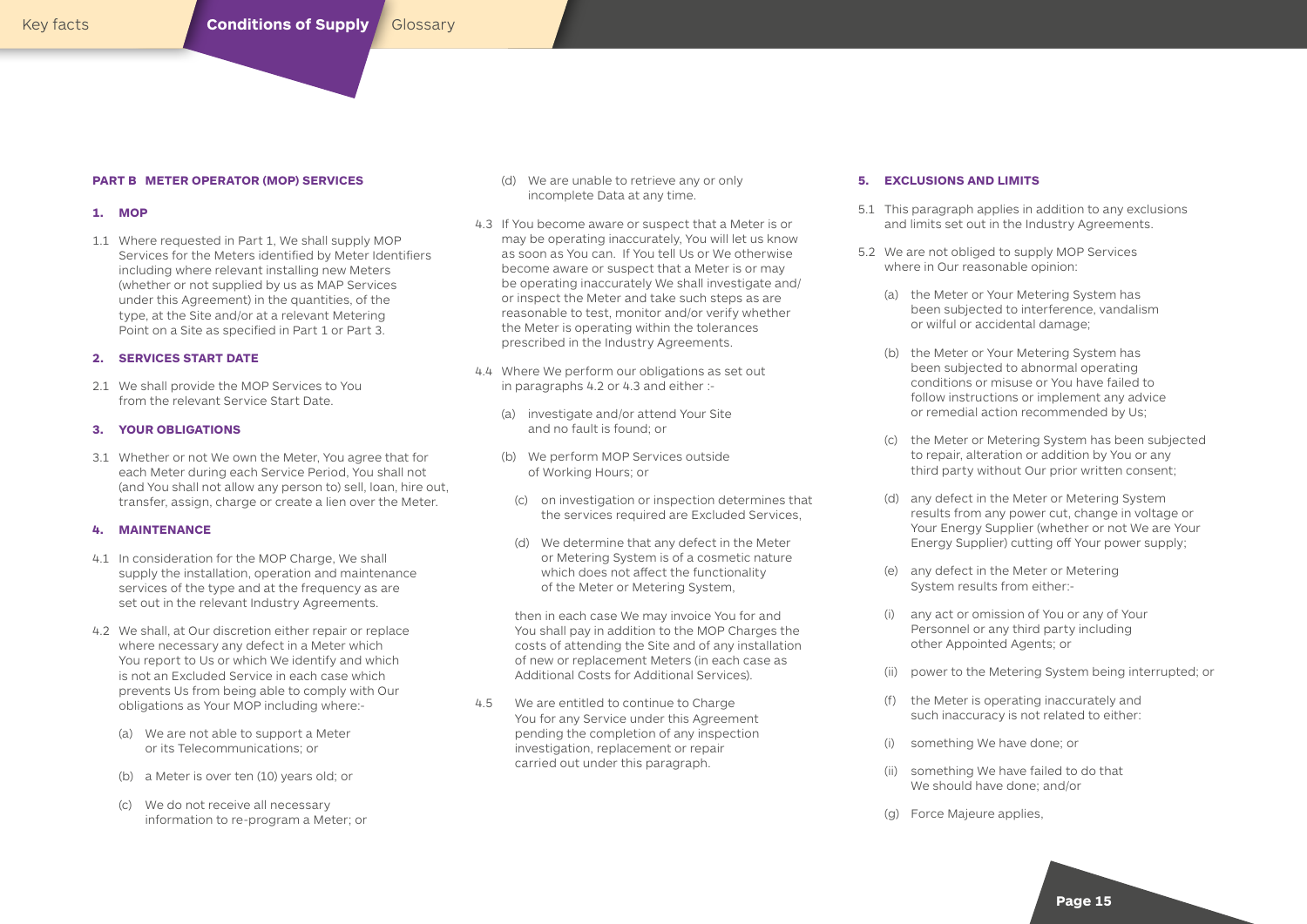together or severally excluded services **(Excluded Services).**

# **6. ADDITIONAL SERVICES**

6.1 You may request that We provide the Services in respect of any or all of the Excluded Services and where We agree to do so this will be an Additional Service and We may invoice You and You shall pay Additional Charges.

# **SCHEDULE 2 DATA SERVICES**

# **PART A DATA COLLECTION (DC)**

### **1. APPOINTMENT**

1.1 Where We are the Appointed DC for a Metering Point, We shall remotely retrieve Your Data on Your half-hourly Metering Systems from Your Meter, collect it and send it to Your Data Aggregator. This includes where Your Meter has been de-energised.

# **2. SERVICES START DATE**

2.1 We shall provide the DC Services to You from the relevant Service Start Date.

# **3. NON-REMOTE METER READS FROM HAND HELD EQUIPMENT**

- 3.1 If :-
	- (a) no Telecommunications can be installed for a Metering Point; and/or
	- (b) You fail to install and/or maintain the Telecommunications to the extent that We are not able to obtain remote Meter readings from it; or
	- (c) any Telecommunication related equipment installed (and not by Us) does not work to Our satisfaction; or
	- (d) any Telecommunications is not and/or is not maintained to our minimum requirements notified from time to time to You; or

(e) We cannot obtain remote Meter reads via the Telecommunications for any reason other than for Our fault,

then in each case We reserve the right to charge as Additional Charges any costs We incur for the nonremote retrieval of Data reads from Your Meter.

# **PART B DATA AGGREGATION (DA)**

### **1. APPOINTMENT**

1.1 Where We are the Appointed DA for a Metering Point, We shall aggregate and validate Your Data received from Your Data Collector and send it to Your Energy Supplier. This includes where Your Meter has been de-energised.

# **2. SERVICES START DATE**

2.1 We shall provide the DA Services to You from the relevant Service Start Date.

### **SCHEDULE 3 ONLINE SERVICES**

### **1. DEFINITIONS**

1.1 In this Schedule the following words have the following meanings:

### **Maximum Number of Users** five (5);

### **Online Go Live**

has the meaning given in paragraph 3.2 of this Schedule;

# **Online Services Upgrade**

has the meaning given in paragraph 9.1 of this Schedule;

# **Online Testing**

has the meaning given in paragraph 3.1 of this Schedule;

# **2. ON-LINE SERVICES**

- 2.1 Online Services that will be made available include:-
	- (a) For Intelligent Analytics (IA) (Monitor):
		- Energy consumption Data collected from multiple sources for remote analysis;
		- the visualisation of Energy consumption profiles;
	- (b) For Intelligent Analytics (IA) (Manager):
		- the services that are available for IA (Monitor): and
		- the construction of user defined reports and targets using advanced analysis and alarming; and

The Online Services will also provide Us with the necessary information to provide Energy management services as Additional Services if requested or be used by You to undertake Your own Energy analysis and reporting.

- 2.2 Your chosen configuration is either:
	- (a) set out in Part 1; or
	- (b) (if You have a Part 3) set out in Part 3; or
	- (c) IA Monitor, if you have only non-half-hourly Meters.
- 2.3 We shall provide You with access to the Online Services via a web portal and We shall use reasonable endeavours to facilitate Your access to the Online Services on a 24 hours a day, 7 days a week basis subject always to You complying with Condition 4.1(i).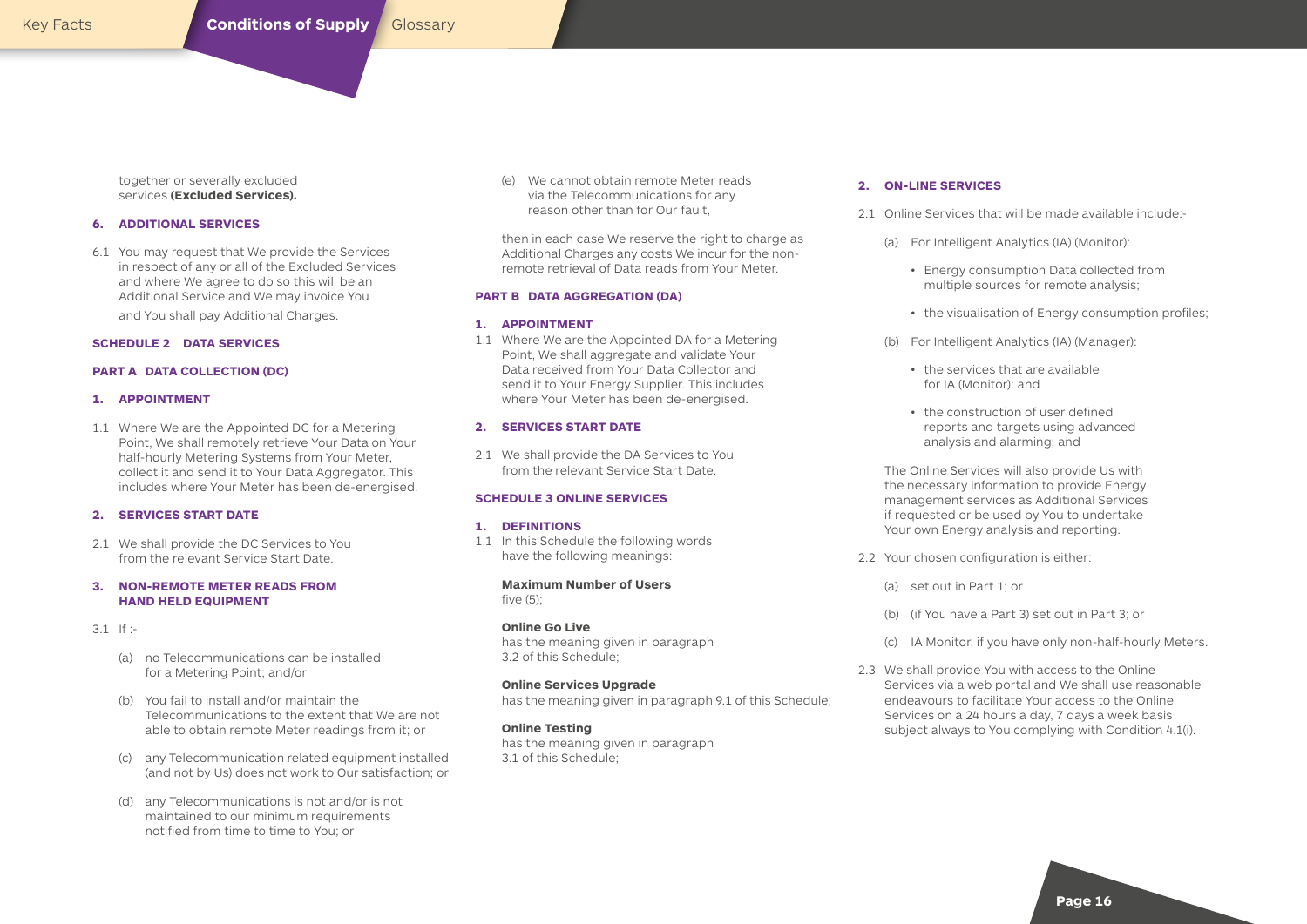2.4 We shall, as part of the Online Services and at no additional cost to You, provide or procure for You access to Our standard customer support services during Working Hours on Business Days in accordance with any of Our Online Services support policies in effect from time to time. We may amend Our Online Services support policy in Our sole and absolute discretion from time to time.

# **3. SET-UP AND TESTING**

- 3.1 You will provide us with the information, collaboration and if relevant Equipment or Telecommunications links and interfaces We need within the reasonable time scales We request in order to set up the Online Services and test its operation for Your Sites, Metering Points, Telecommunications, Data (and where relevant, Your Other Data) ( Online Testing ).
- 3.2 Our obligation to supply the Online Service to You does not commence until the information, collaboration and if relevant Equipment or Telecommunications We request (and meeting all relevant Minimum IT Requirements) have all been given to Us and the Online Testing is complete to Our reasonable satisfaction (Online Go Live).

# **4. SERVICES START DATE**

4.1 The date on which We confirm to You that You are Online Go Live is the Service Start Date.

# **5. DATA AVAILABILITY**

5.1 We shall use reasonable endeavours to make available the Data and where relevant Your Other Data for each Metering Point from the relevant Service Start Date for a period of up to three (3) years from the day to which such Data relates during each Service Period.

# **6. EXCLUSIONS AND LIMITS**

- 6.1 We do not warrant that Your use of the Online Services will be uninterrupted or error-free and You acknowledge and agree that the Online Services may not be available for planned or unplanned maintenance and testing and for failures beyond Our reasonable control (which include failures or delays to communications and the system hosting the website). We shall use reasonable endeavours to notify You in advance of any reason why the Online Services may be interrupted or otherwise not working.
- 6.2 We shall have no liability and shall not be deemed to be in breach of this Agreement if You cannot use the Online Services if there is Failure to Comply by You.
- 6.3 We accept no liability and shall not be in breach of this Agreement for any delay or non-performance if there is a fault with the Meter or any part of the Metering System not caused by Us, if the Data received is inaccurate or if the delay or non-performance is caused by Our inability to communicate with a Metering System or receive Data for any Metering Point or Site through no fault of Our own.
- 6.4 Save to the extent of any obligations We may have in respect of the Data in Our capacity as the Appointed Agent for any Agent Services:-
	- (a) the Data and, where applicable, Your Other Data will be raw, non-validated data; and
	- (b) We do not warrant that it will be accurate, complete or up-to-date; and
	- (c) We shall have no responsibility for:-
		- (i) interpretation of the Data;
		- (ii) analysis or commentary on the content of the reports generated by the Online Services;
		- (iii) Your or any other person's reliance on it; and

(iv) the Data or the Online Services not meeting Your expectations.

# **7. MAXIMUM NUMBERS OF USERS**

7.1 We shall provide You with sufficient passwords to enable the Maximum Number of Users of Your Personnel to access the Online Services. You shall not allow the Online Services to be accessed by more than the Maximum Number of Users of Your Personnel at any one time and You will not give Your password(s) to anyone other than Your Personnel. You shall all reasonable steps so as to prevent any unauthorised access to or use of the Online Services.

# **8. RESTRICTIONS ON USE**

- 8.1 Except to the extent that may be permitted by this Agreement or by any applicable Law which is incapable of exclusion by this Agreement You shall not (and you shall not allow or assist any other person):-
	- (a) reproduce, redistribute, use, store or download all or any part of the Online Services or any associated software or applications ; or
	- (b) reverse compile, disassemble or reverse engineer or otherwise all or any part of the Online Services or the software or hardware that relates to it; or
	- (c) transfer all or any part of the Online Services or the data obtained from them to any third party except to the extent permitted under paragraph 7.1; or
	- (d) use or make available the On-line Services to provide services to third parties whether for commercial gain or otherwise, or to build a product or service which competes with the On-line Services; or
	- (e) use the On-line Service in any manner that could interfere with Our or any other person's use and enjoyment of any services We provide to others.
- 8.2 You may transfer data obtained through

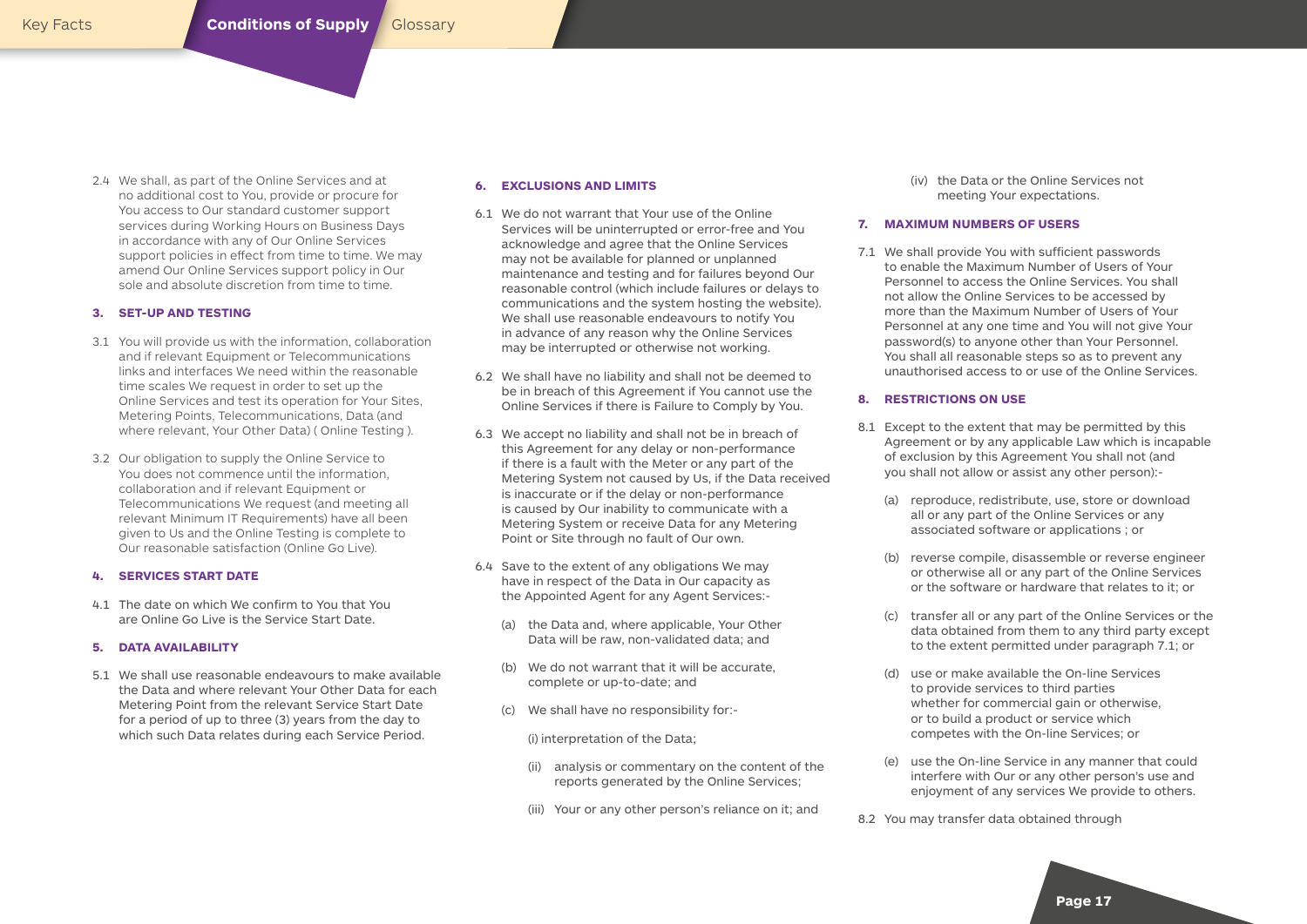the Your use of the Online Services to Your professional advisors and Your Group Companies provided always that that transfer is:

- (a) for the purposes of obtaining advice or assistance from that person in relation to Your use of Energy; and
- (b) only of that part of the data that is necessary to obtain that advice.
- 8.3 In addition to our rights and remedies under this Agreement, in the event of any breach by You or any other person of paragraphs 7 or 8 of this Schedule (**Unauthorised Use**) that You:
	- (a) become aware of, You shall promptly notify Us and ask for Our consent for that Unauthorised Use. We may at Our absolute discretion permit the Unauthorised Use and if We do permit it, to the extent that We do, We may do so as Additional Services for Additional Charges: or
	- (b) either do not become aware of when You (acting as a reasonable economic operator) should have become aware of or that You become aware of but do not notify Us or ask for Our consent for such Unauthorised Use and We discover it, We assume each Unauthorised Use is an Additional Service and We shall charge You Additional Charges.

# **9. CHANGES**

9.1 We may upgrade, modify, replace or reconfigure or change the way We provide the Online Services (including for example changing software, platforms or other systems which We or Our Personnel use to supply the Online Services) or We may need to change the Minimum IT Requirements (in each case an (**Online Services Upgrade**) at any time provided always that We shall use reasonable endeavours to mitigate the impact on You or Your use of the Online Services. .

- 9.2 In the event any such Online Services Upgrade may impact the way that You or Your authorised Personnel use or interface with the Online Services then We shall notify You in a timely manner of the expected nature and extent of such impact.
- 9.3 If the Online Services Upgrade:
	- (a) is or includes a change to the Minimum IT Requirements and following the Online Services Upgrade You will not be able to comply with the revised Minimum IT Requirements You may Cancel the Online Services and Condition 18.1 shall apply to such Cancellation; or
	- (b) has a material adverse impact on Your use of the Online Services but paragraph 9.3 (a) of this Schedule does not apply then either Party may Cancel the Online Services and the provisions of 16 (Termination No Fault) shall apply.

For the avoidance of doubt an Online Services Upgrade shall not be a breach of the Agreement by Us and neither Party may terminate the Agreement except where the Online Services are the only Services provided under this Agreement. We shall have no liability to You for such Cancellation (or, where relevant, such termination).

9.4 In the event that You wish to change the functionality of the Online Services, You shall notify Us of the nature, type and extent of change that You seek to make. In the event that We consider that We are able to accommodate such a change, for example via an Online Services Upgrade, then You and We shall seek to agree appropriate amendments to this Agreement and/or Condition 9.2 shall apply. In the event no written agreement can be reached or We do not send to You an amended Part 3, no change to the Online Services shall be made and this Agreement shall continue to apply.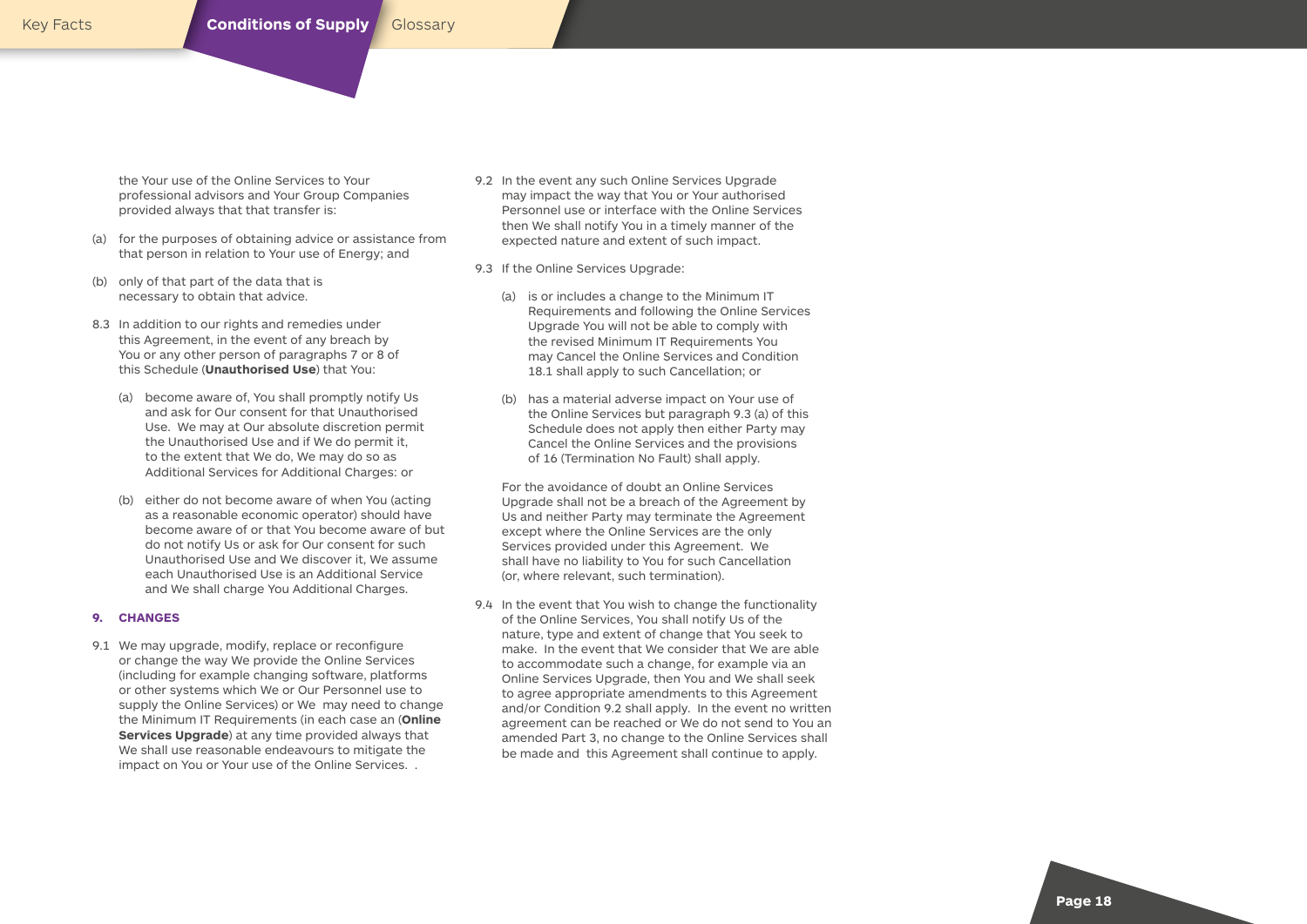### **SCHEDULE 4 DEFINITIONS AND INTERPRETATION**

#### **1. DEFINITIONS AND RULES OF INTERPRETATION**

1.1 The following definitions apply in this Agreement:

### **Access**

safe and unrestricted physical access to a place or item, including of adequate working space and such other welfare or other facilities as may be necessary for the person requiring Access. In this context, "safe" shall include, without limitation, the Party giving or procuring Access providing the proper environmental and operational conditions including identifying, monitoring, removing and disposing of any hazardous materials (including asbestos) and notifying the persons requiring Access of the same and providing notice of all health and safety rules and regulations and any reasonable security requirements that apply;

### **Accredited**

formal industry licence and/or accreditation and/ or certification of qualifications, systems and business processes in each case of a person including those required by Industry Agreements;

### **Additional Charges**

either a) any charges relating to the Services under this Agreement other than the Charges; or b) charges for Additional Services, in each case the charges shall be the amount that either are agreed in advance or that We reasonably determine are current and applicable for the work and materials performed;

# **Additional Services**

has the meaning set out at Condition 9 (Changes and/or Additional Services);

### **Agent Service**

together or severally services as described in Industry Agreements provided by an Appointed DC, DA, MOP or MAP;

#### **Appointed**

an Accredited person appointed to a role by following a formal industry process including those roles and processes set out or referred to in Industry Agreements (**Appoint** and **Appointment** are interpreted accordingly);

### **Appointed Agent**

a person Accredited and Appointed to provide an Agent Service;

# **Authority**

the authority established by section 1 of the Utilities Act 2000;

# **BSC**

the Balancing and Settlement Code designated by the Secretary of State with the approval of the Authority and which term shall include the Codes of Practice;

### **Business Day**

any week-day other than public or bank holidays in England;

# **Cancel, Cancellation**

to cancel or terminate a Service (but not terminate the Agreement);

### **Change in Practice**

means: a) an amendment of any existing; or b) the introduction of any new in each case: Law, Industry Agreement, requirement of the Authority or of any Competent Authority and which affects or has potential to affect any of: the Charges (or the method or frequency of accrual or calculation), the Services, Your Site, Your Connection, Equipment, the Metering Systems, any Appointment, Your business or Our business;

#### **Charges**

the charges payable by You to Us as stated in Part 1 and Part 3 for each Service and where the context so requires, the expression "Charges" shall include together or severally Additional Charges and Termination Fees;

### **Continuing Services**

any Services that We provide to You after the termination of this the meaning given in Condition 17.3;

# **Continuing Services Charges**

the charges that You must pay for the Continuing Services which will be the same as the relevant Charges stated in Part 1 and 3 until the end of the Minimum Service Term and for any period thereafter, will be the amount that we determine from time to time (but which will be more than the Charges stated in Parts 1 and 3);

## **Competent Authority**

includes any regional, national, federal, municipal, state or local government; any court of competent jurisdiction; any local, national or supra national agency, inspectorate, minister, official or public or statutory person (whether autonomous or not); or any statutory undertaker of or of the government of in each case the United Kingdom (or any part of it) or the European Union;

## **Conditions**

has the meaning set out at Condition 2.1 (b):

#### **Confidential Information**

means:- a) for this Agreement, its provisions, the Charges, the fact that this Agreement exists and any other information relating to it; and b) the confidential affairs of You and Us in any form and which is made known to be confidential or would reasonably be considered to be confidential;

# **Connection or Connected**

the physical requirements that are required as described in Industry Agreements being present so that Your Energy Supplier can supply You with Energy at a Metering Point

# **Connection Conditions**

the terms and conditions that are described either in Your Supply Agreement or in Industry Agreements that You must meet in order for Your Energy Supplier to be able to supply Energy to any of Your Metering Points;

#### **Continuing Services**

has the meaning given in Condition 17.3;

### **Continuing Services Charges**

the charges that You must pay for the Continuing Services which will be the same as the relevant Charges stated in Part 1 and 3 until the end of the Minimum Service Term and for any period after that, will be the amount that we determine from time to time (but which will be more than the Charges stated in Parts 1 and 3);

### **Contract Date means,**

(i) where Condition 3.6 does not apply, the date We specify as the Contract Date in Part 1 of this Agreement provided that if two dates are specified, the latter shall prevail, and if no



# **[Glossary](#page-19-0)**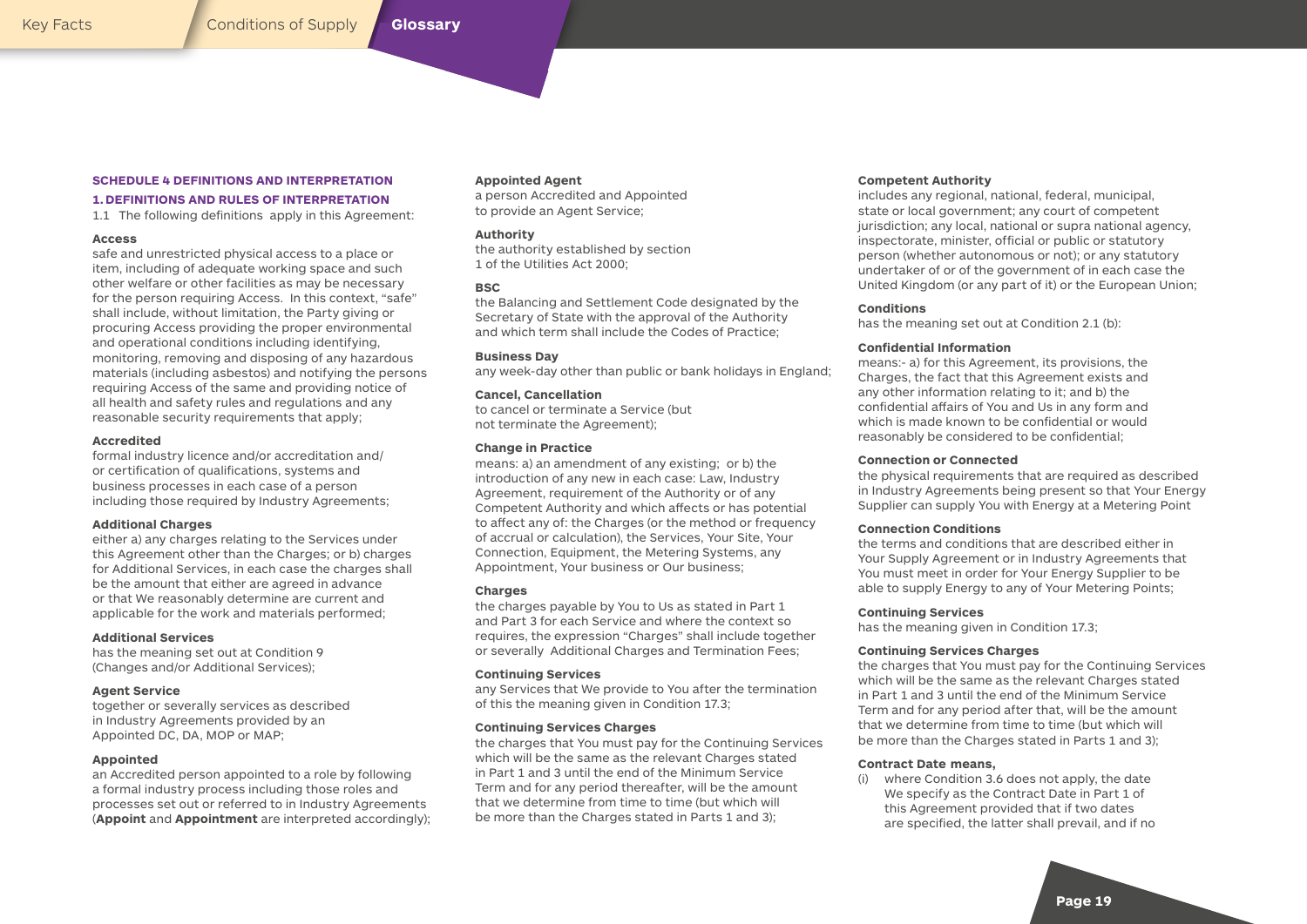<span id="page-19-0"></span>date is specified, the Contract Date shall be the date We signed this Agreement; or

(ii) where Condition 3.6 applies, the date determined by that Condition.

# **Control**

has the meaning given in s.1124 of the Corporation Tax Act 2010.

#### **Data**

any data recorded by a Meter at a Metering Point;

#### **Data Aggregation Services (DA Services)**

the services to be supplied by the Appointed Data Aggregator for Your Metering Points as more particularly described in: a) Industry Agreements; and b) where We are so Appointed PART B (DA Services ) of Schedule 2 (Data Services);

### **Data Aggregator (DA)**

a data aggregator is required under Industry Agreements and is Appointed to aggregate Data that it receives from Data Collector(s) for Energy consumption recorded at half-hourly meters at a metering point and which it then validates and sends to Your Energy Supplier for billing;

# **Data Collector (DC)**

**a data collector is required under Industry Agreements and is Appointed to collect, retrieve and process Data from Your half-hourly Meters at each Metering Point and sends it to the Appointed DA;**

**Data Collection Services( DC Services)** the services to be supplied by the Appointed Data Collector for Your Metering Points as more particularly described in: a) Industry Agreements; and b) where You appoint Us as Your DC, PART A (DC Services ) of Schedule 2 (Data Services) ;

### **Data Services**

together or severally DC Services and/or DA Services;

### **De-appointed**

in relation to an Appointed Agent, the cessation or expiry for any reason of the Appointment;

#### **Energy**

electricity or gas as applicable. The energy type is set out in Part 1 of this Agreement. HH and NHH refers to electricity;

### **Energy Supplier**

a supplier of Energy licensed as an electricity supplier under the Electricity Act 1989 or as a gas supplier under the Gas Act 1986 and contracted to You to supply You with Energy to metering points at Your Site;

**Equipment** Your equipment which either You use in relation to the Services or which Our Services are dependent upon for You to Access them or to receive the benefit of them in each case which comply with Our minimum requirements (including compatibility with the Minimum IT Requirements) and which shall include modem, cabling or other equipment or Telecommunications or links in each case used or required for the purpose of permitting Data flows and/or remote communication with a Meter (or Third Party Meter);

# **Excluded Services**

has the meaning set out at paragraph 12.2 of PART B (MOP Services) of Schedule 1 (Meter Services);

#### **Force Majeure**

any event or circumstance which is beyond either Our or Your reasonable control and which causes either Us or You respectively to fail to perform any of Our or Your respective obligations under this Agreement. Examples of force majeure include failure of plant or apparatus which could not have been prevented by Good Industry Practice; suspension, interruption or termination of transmission of Energy through any transmission or distribution network; any exercise of demand control pursuant to a Grid Code; any Act of Parliament or governmental restraint including a direction of the Secretary of State under sections 34(4) or 96 of the Electricity Act 1989 (or any similar direction given under an Act of Parliament); civil unrest, flood, lightning, wind or other extreme weather conditions, fire. Your inability to pay any Charges or other sums due and payable under this Agreement for any reason shall not be force majeure.

#### **FM Notice**

has the meaning set out in Condition 23.1;

Good Industry Practice the exercise of that degree of skill, diligence, prudence and foresight which could reasonably and ordinarily be expected from a skilled and experienced operator engaged in the same type of undertaking under the same or similar circumstances as the context of this Agreement so requires;

#### **Group Company**

any party that directly or indirectly Controls, is Controlled by, or is under common Control with another entity.

# **Industry Agreements**

a Supply Licence, the Gas Act 1986 or the Electricity Act 1989, the BSC, any use of system agreement, the Distribution, Connection and Use of System Agreement, the Electricity Safety, Quality and Continuity Regulations 2002, EU regulations relating to electricity including Energy market integrity and transparency (REMIT), the Electricity (Unmetered Supply) Regulations 2001, BSC Procedure 520, the Grid Code, the Distribution Code, a Transmission Licence, the Statement of the Use of System Methodology, MRASCO Working Practice 147, the MOCPA, the Smart Meter Installation Code of Practice, any Agent Services Appointment, any Connection Agreement, any legislation that impacts on the operation of the Energy market in the UK and any other standard electricity supply or gas supply (as applicable) industry documents or agreements, including in each case any replacements to them or changes that are made to those documents and/or that legislation after the Contract Date;

### **Intellectual Property Rights**

any and all patents, trademarks, trade names, service marks, copyright, moral rights, rights in design, rights in databases, know-how, inventions or computer codes or all or any other intellectual or industrial property rights whether or not registered or capable of registration and whether subsisting in the United Kingdom or any other part of the world together with all or any goodwill relating to it;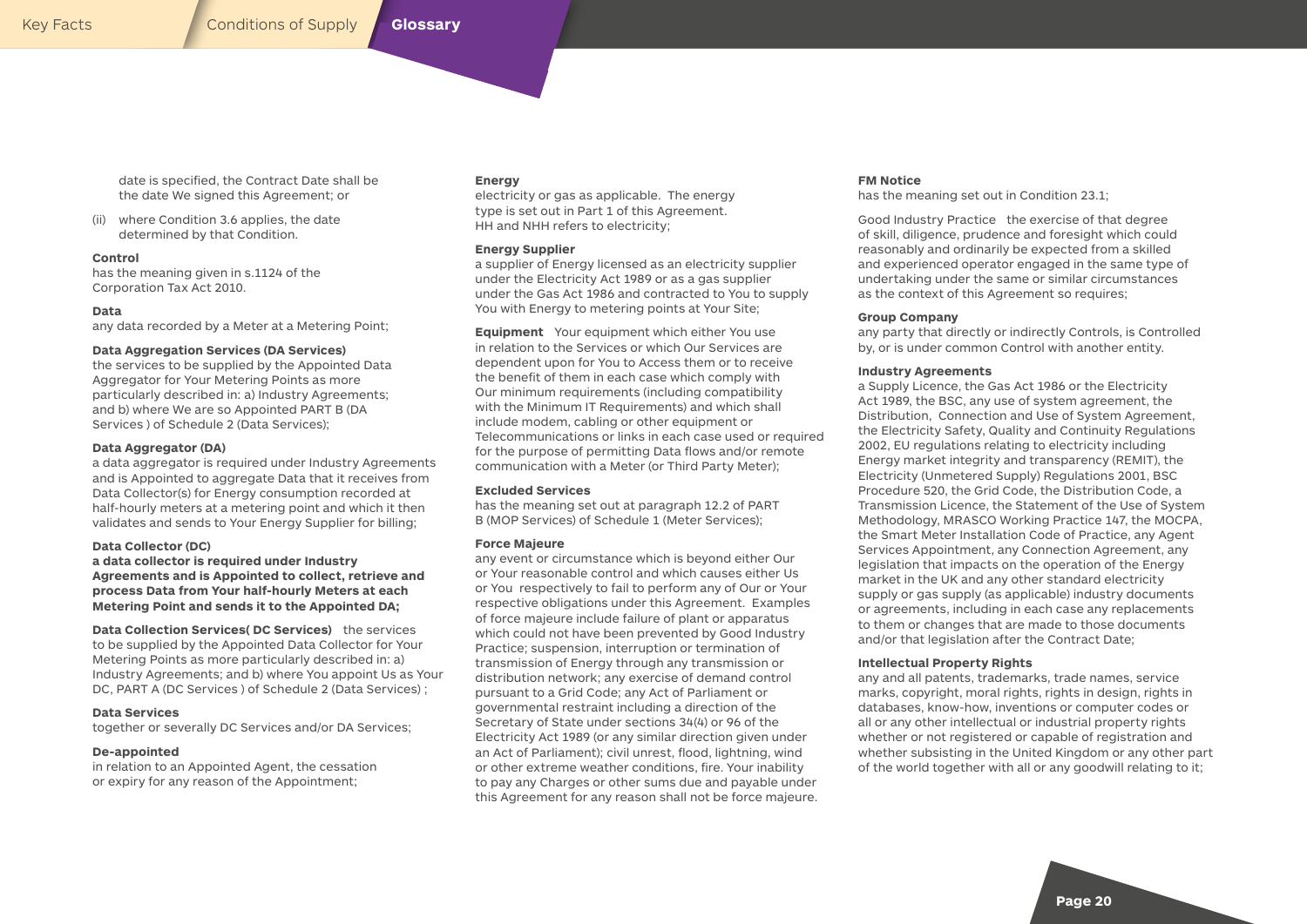# **Insolvency Event**

means if either Party: a) takes any step or action in connection with: entering administration, liquidation (provisional or otherwise); or any composition or arrangement with creditors (other than for a solvent restructuring); or being wound up (whether voluntarily or by order of the court in each case unless for the purpose of a solvent restructure); or having a receiver appointed to any of that Party's assets; and/or if such the step or action is taken in another jurisdiction, in connection with any analogous procedure in the relevant jurisdiction; suspend or threaten to suspend or ceases or threatens to cease to carry on in each case all or a substantial part of that Party's business; or that Party's financial position deteriorates to such an extent that that' Party's capability to adequately fulfil its obligations under this Agreement is (in the reasonable opinion of the other Party) placed in jeopardy

### **Law**

means:- a) any statute, licence, regulation, law, treaty, rule, code, ordinance, regulation, Authorisation, interpretation, certificate or order of any Competent Authority, Industry Agreement; or b) any judgement, decision, decree, injunction, order or like action of any court, arbitrator or other Competent Authority, in each case any of which directly applies to or impacts the Meters, Metering Points, Energy consumed at the Site or measured via the Meters, the provision of the Services or to the operation by the You of Your business or the operation by Us of Our business;

#### **Metering Point**

the particular location on the Site where the Meter(s) is/are to be installed if set out in Part 1 or Part 3 or otherwise notified to Us in writing in a timely manner prior to the relevant Service Start Date;

# **MAP Services (Meter Asset Provision Services)**

together or severally, the supply (by purchase or hire as set out in part 1) and delivery of the Meters at the Metering Points at the Sites as further described in PART A (MAP Services) of Schedule 1 (Metering Services);

### **Master Registration Agreement (MRA)**

the multi-party agreement between all licensed Energy distribution businesses and Energy Suppliers that sets out terms for the provision of metering point administration services and procedures for the change of Energy Supplier to any premise or metering point as amended and published from time to time;

## **meter**

a device associated with a Metering Point for measuring Energy consumption together with such ancillary equipment and /or apparatus required so as to connect such device to Your Metering System(s) and excluding the Telecommunications.

### **Meter**

meters of the nature, type, number and Meter Identifier as are identified in Part 1 and/or Part 3 which: a) where We are Your MAP, We are to supply to You as MAP Services; and/or b) meters that are to be Third Party Meters; and/or c) for Online Services (where We are not providing Meter Services or Data Services) the meters for which We are supplying those Online Services.;

### **Meter Asset Provider (MAP)**

the Accredited person who supplies You (either by purchase or hire ) with a new meter;

#### **Meter Identifier**

for a Metering Point, the unique reference number associated with the Meter at it and which will be either: a) Meter Point Administration Number (or MPAN, as defined in the Master Registration Agreement) if the Metering Point is connected to a distribution system; or b) Metering System Identifier (as defined in the BSC) if the Metering Point is connected to a transmission system;

### **Meter Operator (MOP)**

a meter operator is required under Industry Agreements and is Appointed to install, commission, operate and maintain half-hourly Meters at each Metering Point;

#### **Metering Services**

together or severally: a) MAP Services; and/or b) MOP Services as indicated in Part 1 and Part 3 as being the subject of this Agreement and described further in Schedule 1 (Metering Services);

#### **Metering System**

Your meters, the Meters, the Third Party Meters, the Metering Points, the Connections, the Telecommunications and any ancillary equipment including all pipe work,

apparatus or other related equipment in Your possession and control and in each case which You use in relation to Your Energy supply including measuring and recording the flow of Energy and retrieving, collecting and/or aggregating Data for a Metering Point but which expression does not include: a) the Meters where We are supplying these as MAP Services until after they are installed by Us; or b) the Telecommunications where We are supplying this as MOP Services in each case under this Agreement;

# **Meter Operation Code of Practice Agreement (MOCPA)**

the multi-party agreement between electricity meter operators and electricity distribution businesses which authorises meter operators to install and connect meters to the electricity network by clarifying that the equipment being provided, installed and maintained meets the appropriate technical requirements and that work is carried out to adequate safety standards as amended and published from time to time and which can be found at: https://www.mocopa.org.uk/;

### **Microbusiness**

has the meaning given to "relevant consumer" (in respect of premises other than domestic premises) in article 2(1) of The Gas and Electricity Regulated Providers (Redress Scheme) Order 2008 (S.I. 2008/2268).

#### **Minimum IT Requirements**

internet browsers: Internet Explorer versions 10 and above; Chrome 39 and above and Firefox 34 and above;

#### **Minimum Service Term**

for a Service, the minimum fixed period of time as set out in Part 1 of this Agreement or, where You have a Part 3, in Part 3 of this Agreement, and in each case which commences on the Service Start Date for that Service;

# **MOP Services (Meter Operator Services)**

together or severally as the context so requires, the installation and maintenance of the Meters as further described in PART B (MOP Services) of Schedule 1 (Metering Services );

#### **Online Service**

means the provision of access to the configuration of the on-line services that You have selected and as shown in Part 1 or Part 3 and as We

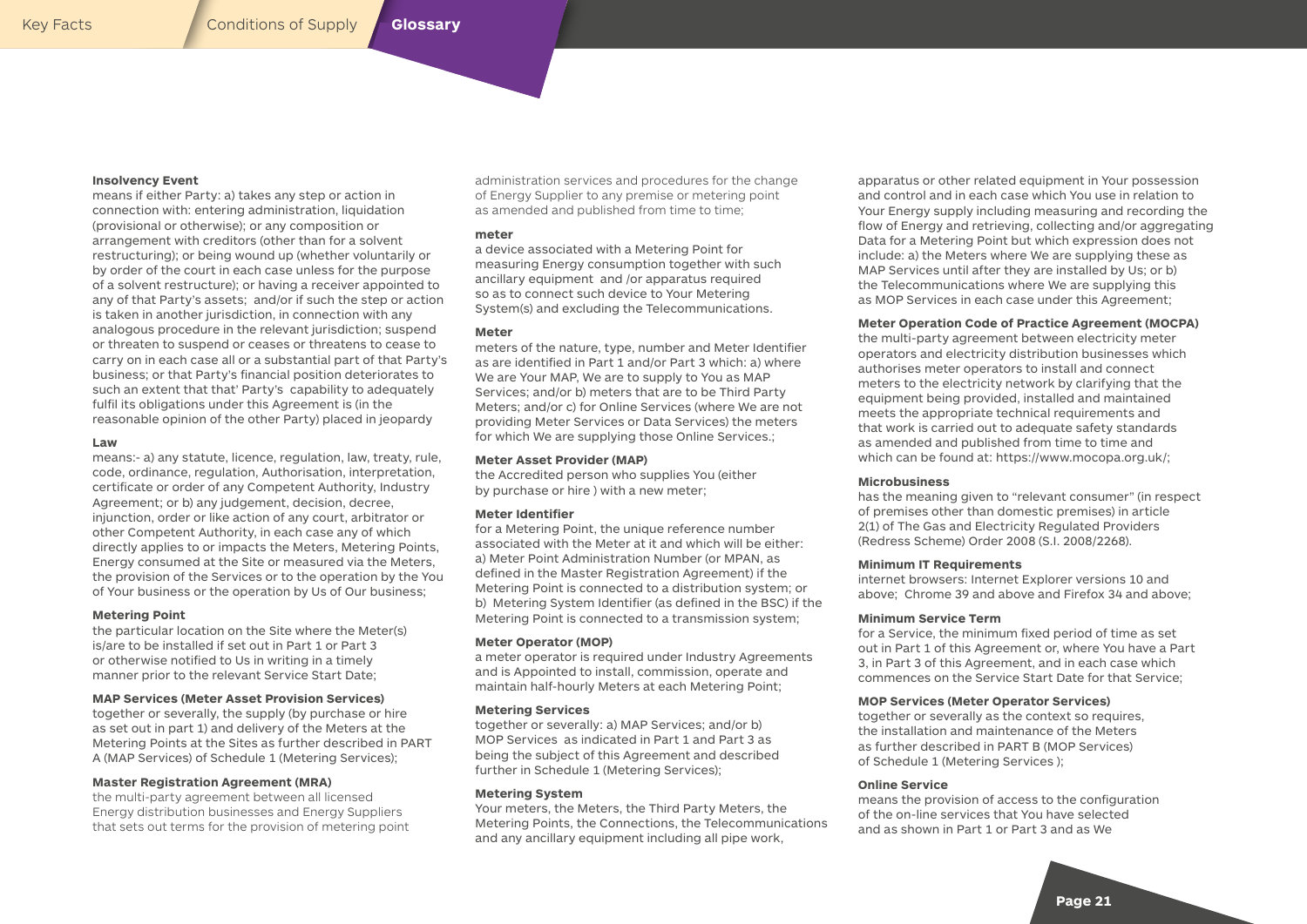may amend and vary from time to time;

**Our Pre-Conditions** has the meaning set out at Condition 4.2;

**Party** either You or Us;

**Payment Due Date**  has the meaning set out at either Condition 11.3 or 11.4 as the case may be;

### **Personnel**

in relation You or Us, Our or Your respective personnel, directors, agents, sub-contractors and/or employees;

### **Private Network**

any distribution network in whole or in part owned or operated by a distributor of electricity or gas (as applicable) who does not hold the relevant licence for the distribution of Energy under the Electricity Act 1989 or the Gas Act 1986;

### **Retail Price Index**

the retail price index excluding mortgage interest payments and indirect taxes published in respect of each month by the Office for National Statistics;

# **Schedules**

has the meaning set out at Condition 2.1 (c) and "Schedule" shall be construed accordingly;

### **Services**

together and/or severally the supply of a) Data Services; b) Metering Services ; and/or c) Online Services:

### **Service End Date**

in respect of a) MAP Services, the date of delivery of the Meter to the Metering Point; b) any other Service, the earliest date to occur on which either: (i) that Service is Cancelled or terminated under Condition 10 (Cancellation) or Condition 15 (Termination); or (ii) this Agreement

is terminated under Condition 15 (Termination);

### **Service Period**

in respect of each Service the period from and including the Service Start Date up to and including the Service End Date;

### **Service**

Start Date for each Service, the date described as such in Part 1 of this Agreement or, where You have a Part 3, in Part 3 of this Agreement.

# **Sites**

Your sites as identified in Part 1 and/or Part 3;

# **Small Claim**

a dispute which would be allocated to the "Small Claims Track" under Part 27 of the Civil Procedure Rules as apply from time to time.

### **Supply Agreement**

the contract You enter into with an Energy Supplier for a supply of the relevant form of Energy to Your Metering Points;

### **Supply Licence**

a licence for the supply of electricity or gas granted to an Energy Supplier under the Electricity Act 1989 or the Gas Act 1986;

# **Telecommunications**

the technology, data communication lines, network connections and telecommunications links and access from Your Metering System to Our data centres and that enables the remote retrieval of Data from a Meter in each case pursuant to minimum requirements and specification(s) prescribed by Us and/or by Industry Agreements and notified to You by Us from time to time;

# **Term**

has the meaning set out at Condition 3.1;

# **Termination Fee**

the charge We may make and You shall pay to Us where either Party Cancels a Service or terminate this Agreement and such charge shall be calculated for each Service as set out at and described as such in Condition 18 (Termination Fees).

# **Third Party Meter**

means meters listed in Part 3 that are not supplied to You by Us as MAP Services under this Agreement and in relation to which You request Us to provide Services (other than MAP Services) under this Agreement. For the avoidance of doubt, this may include meters that are owned by You;

### **VAT**

has the meaning set out in the Value Added Tax Act 1994;

### **Working Hours**

the hours between 08:00-17:00 on a Business Day; and

# **Your Pre-Conditions**

has the meaning set out at Condition 4.1.

- 1.2 The following rules of interpretation shall apply in this Agreement unless the context otherwise requires:
	- (a) words in the singular include the plural and vice versa, and the expression 'including' means without limitation;
	- (b) in this Agreement a reference to any Industry Agreement or Law (or to any provision of any of them) is a reference to the version currently in force, taking account of any replacement, amendment, modification, extension or reenactment that may happen from time to time. If any of the source documents or indices referred to in this Agreement are unavailable or cease publication it shall be substituted by alternative source documents or indices which as nearly as practicable achieves the same result.
	- (c) references to either Party includes that Party's respective successors in title and/ or respective permitted assigns;
	- (d) if there is an inconsistency between any of the Conditions and the Schedules then the provisions in the Schedules shall prevail.
	- (e) reference to writing or written includes e-mail save for the serving of notices referred to in this Agreement.